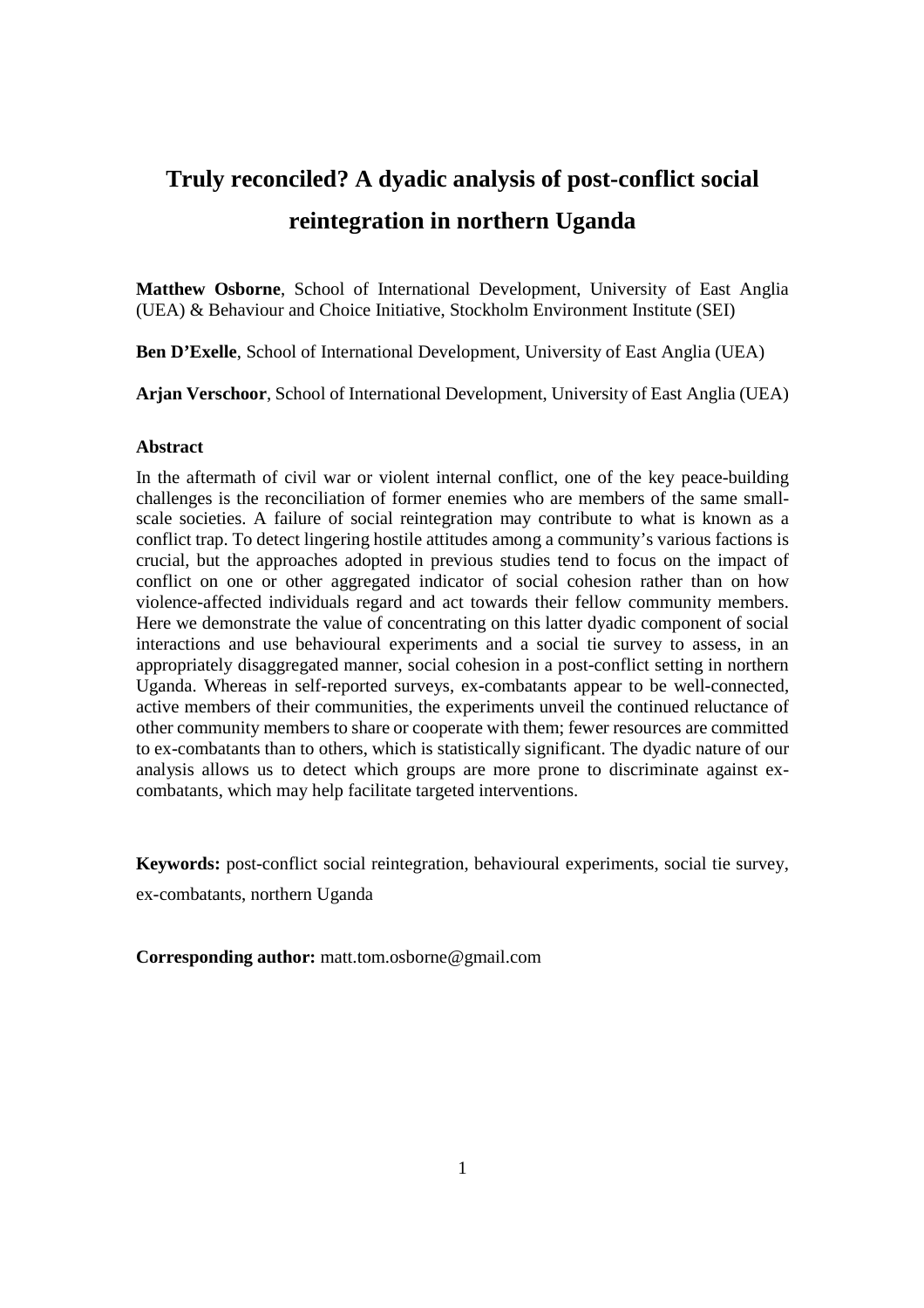#### **Introduction**

Post-conflict social reintegration may hold the key to lasting peace. We know that internal civil conflicts have large, negative effects on prosperity (e.g. Rodrik, 1999; Murdoch & Sandler, 2002; Murdoch & Sandler, 2004; Chen, Loayza & Reynal-Querol, 2008; Cerra & Saxena, 2008). A failure of social reintegration may reinforce and entrench the effects of the resulting poverty, giving rise to a cyclical conflict trap, in which material hardship along with enduring hostile sentiments breeds future violence that perpetuates underdevelopment, and so on (Collier & Hoeffler, 2004; Collier et al., 2006; DeRouen & Bercovitch, 2008).

A key mechanism in the conflict trap stems from fractured societies. Conflicts have made enemies of people who should for the good of their communities live, work and trade peacefully together, but who may not be willing or psychologically able to do so, once arms have been laid down. Increasingly, post-conflict social reintegration is seen, both in the academic and in the policy literature, as an essential condition for lasting peace (UNDP, 2001; Collier et al., 2003; Paris, 2004; Doyle & Sambanis, 2006; Spear, 2006; Del Castillo, 2008; Özerdem, 2012) and peace agreements that end internal conflicts now typically contain social reintegration programmes to prevent the disenfranchisement of excombatants and thereby reduce the likelihood of a future outbreak of conflict (Berdal & Ucko, 2009; Knight, 2010).

The corresponding research challenge is to measure the extent to which social reintegration has taken place in the years following the end of conflict. One way of conceptualising social reintegration is to think of it as former enemies regarding and acting towards each other no differently than they do towards other community members. In this study, we quantify attitudes towards each other of community members engaged in a process of post-conflict reintegration. Our innovation is to match individuals on the roles they played in the recently ended conflict. We evaluate post-conflict social reintegration by concentrating on the social connections between pairs of individuals (dyads) who are purposively matched on conflict roles. For this purpose we designed a measurement instrument that we believe to be useful for assessing the extent to which post-conflict reintegration has taken place.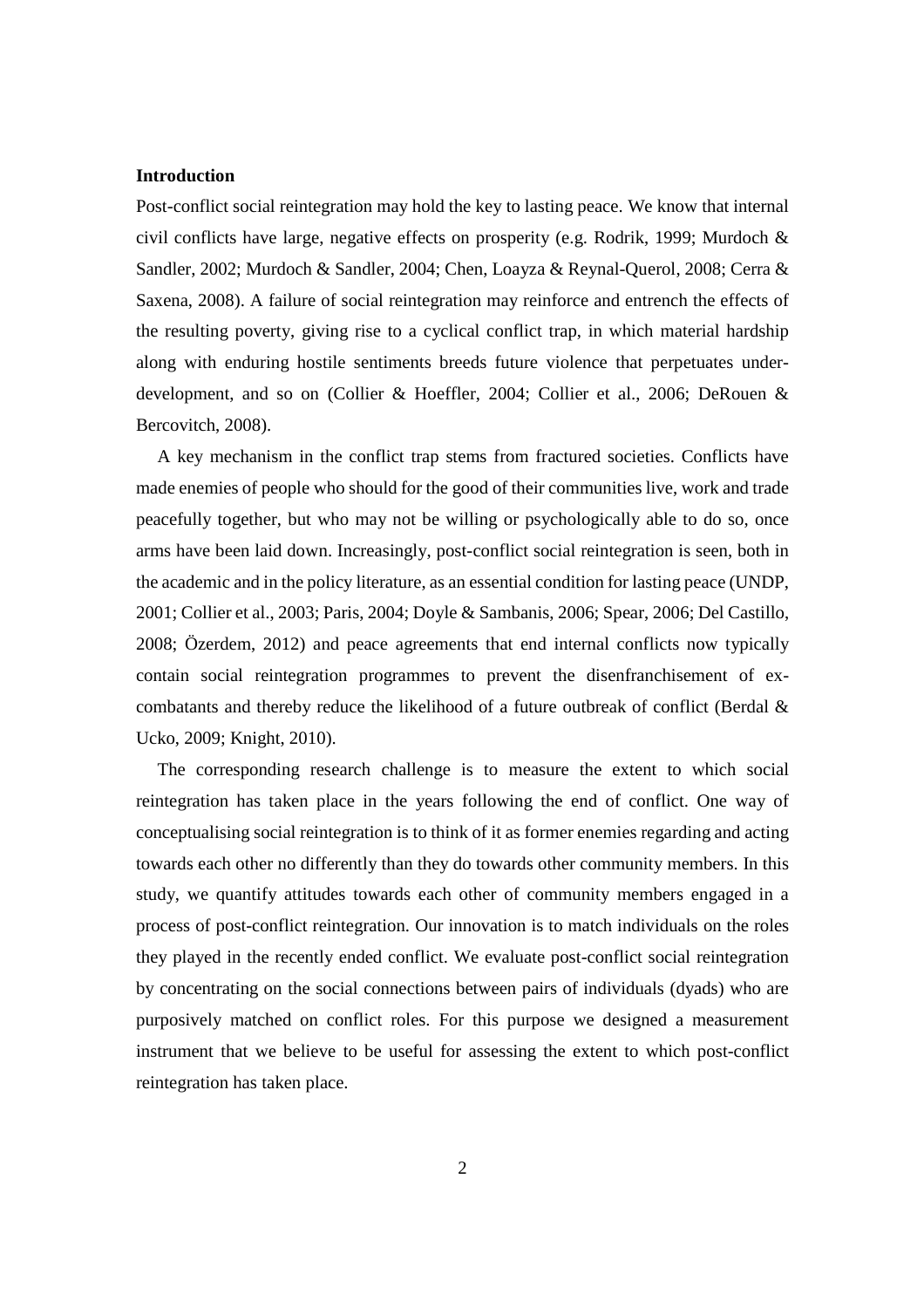We selected northern Uganda as the setting for this study. The specifics of the twenty years of civil war that started in the late 1980s meant that no self-selection into conflict roles took place: fighters were abducted by and indoctrinated into a rebel movement with virtually no popular support, and taught to terrorise the civilian population, including their own relatives and community members. As demonstrated for this civil war by Blattman & Annan (2010), this absence of self-selection greatly reduces concern about potentially confounding factors: whereas factors such as ethnicity and religion are often correlated with conflict roles, this was not the case in the recently ended civil war in northern Uganda. As a result, the value of our instrument in detecting a lingering distaste for cooperating and sharing with former enemies can be more readily seen: other identity markers do not blur the picture. $<sup>1</sup>$ </sup>

We used behavioural experiments in which subjects are matched on past conflict roles in a double-blind procedure so that neither they nor the experiment instructors know the reason for the pairing. Within matched pairs, we assess willingness to cooperate and willingness to share. Incentives are substantial: subjects would typically have to work several days to earn the money they leave the experiment with. For triangulation, a social tie survey is conducted immediately after the experiments that asks respondents to selfreport the nature of their relationship with the individuals they were paired with in the experiments. In order to complement the data on dyads, i.e. the experiments and social tie surveys, we administered a questionnaire to participants for collecting socio-economic, demographic and conflict history data. We also conducted key informant interviews to help us prepare for the fieldwork, as well as interpret our findings.

We find that about 15 percent fewer resources are committed to ex-combatants than to other community members, both in the sharing and in the cooperation experiments. This is in marked contrast to the findings from our social tie survey, in which ex-combatants appear to be as well-connected as everybody else. This suggests that behavioural experiments are good at capturing attitudes that people are reluctant to verbalise or in this case perhaps more plausibly hold unconsciously, because of an officially promoted norm of reconciliation: of forgiving and not discriminating against former enemies. Lab-in-the-

<u>.</u>

<sup>&</sup>lt;sup>1</sup> At the same time, it is clear that the young were preferred to the old, and among the young, males to females by the rebel movement: we control for age and gender in the analysis.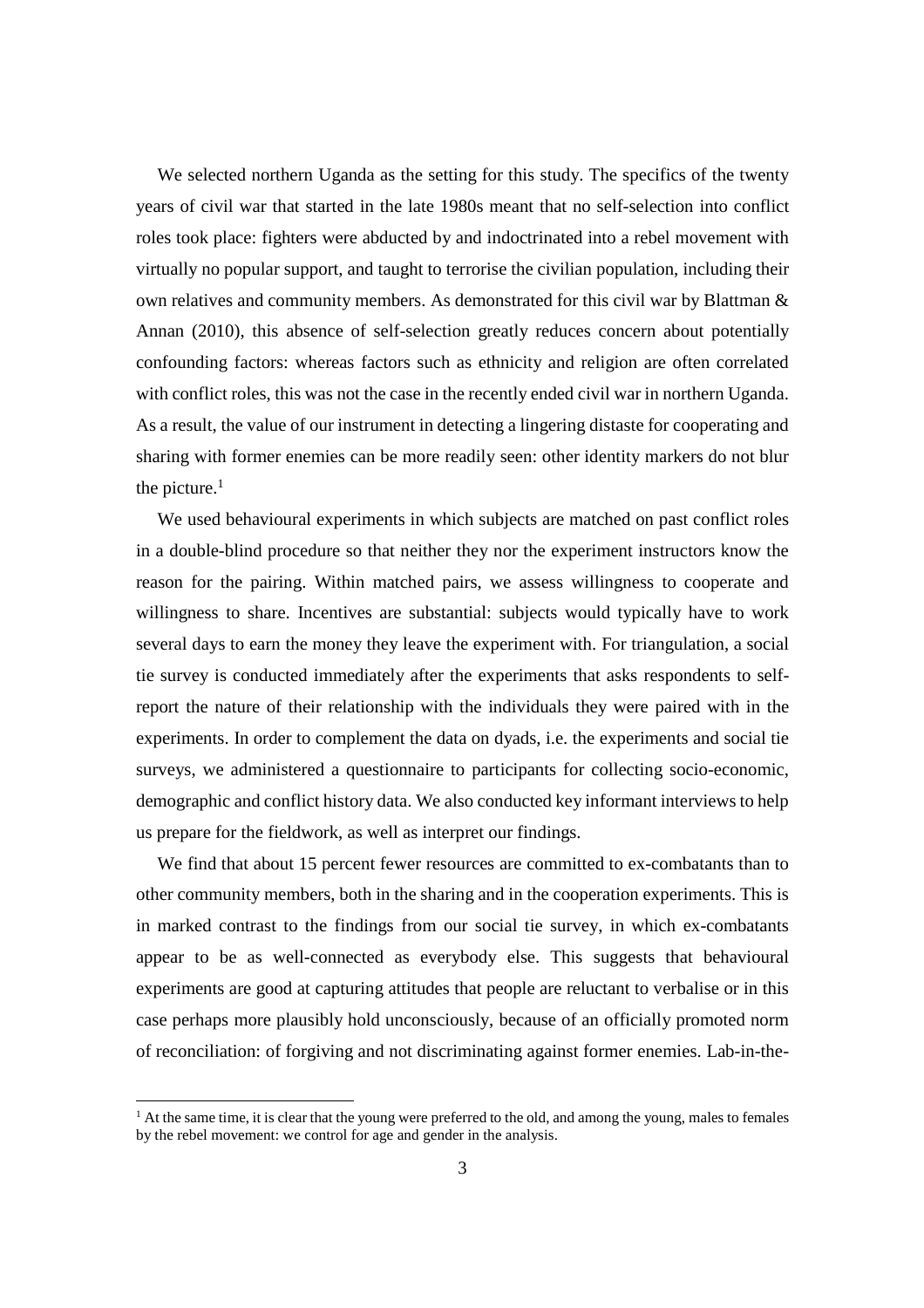field experiments are increasingly used for research on discriminatory attitudes that, if expressed, may meet with psychological resistance or objections from others;<sup>2</sup> our findings point to the field of post-conflict social reintegration as providing avenues for potentially fruitful extensions of such research.

The dyadic nature of our analysis also allows further probing of these results: we know which groups are particularly prone to discriminate against ex-combatants. We interpret the pattern of discrimination we find in terms of Tajfel & Turner's (1979, 1986) social identity theory of intergroup behaviour and conflict. We argue that blame, resentment or conflict-related acquired personal characteristics are in context not plausible to explain the evidence for discrimination we find. Instead, we advance the explanation that conflict has created new social categories and therefore opportunities for categorical thinking: in-group favouritism and discrimination against the outgroup. Although their participation in the conflict was involuntary (they were forcibly abducted and forced to fight), ex-combatants have become an outgroup because of their conflict roles, which results in discrimination.

The article proceeds as follows. We first describe the literature related to our study, and briefly elaborate theoretical predictions for attitudes towards other categories of conflict participants in a post-conflict setting. Next we describe the research setting and methods for testing these predictions. This is followed by a presentation of our results, which are discussed in a concluding section.

#### **Related literature and theoretical framework**

#### *Contribution to the literature*

In this study, we contribute to two literatures. The first is studies that quantify social cohesion and reintegration in post-conflict settings. Previously, these have mainly relied on survey-based measures of trust in community members, of social and political activity, and of density of community-based associations. Generally speaking, aggregate proxy measures are used of social cohesion from various parts or periods of a conflict-affected area and the intertemporal or regional differences are taken as a measure of conflict's impact on such cohesion. Some find negative effects of conflict on interpersonal trust and

 2 A good illustration are recent experimental studies on the gendered intra-household allocation of resources such as Iversen et al. (2011), Jackson (2013), Kebede et al. (2014) and Munro et al. (2014).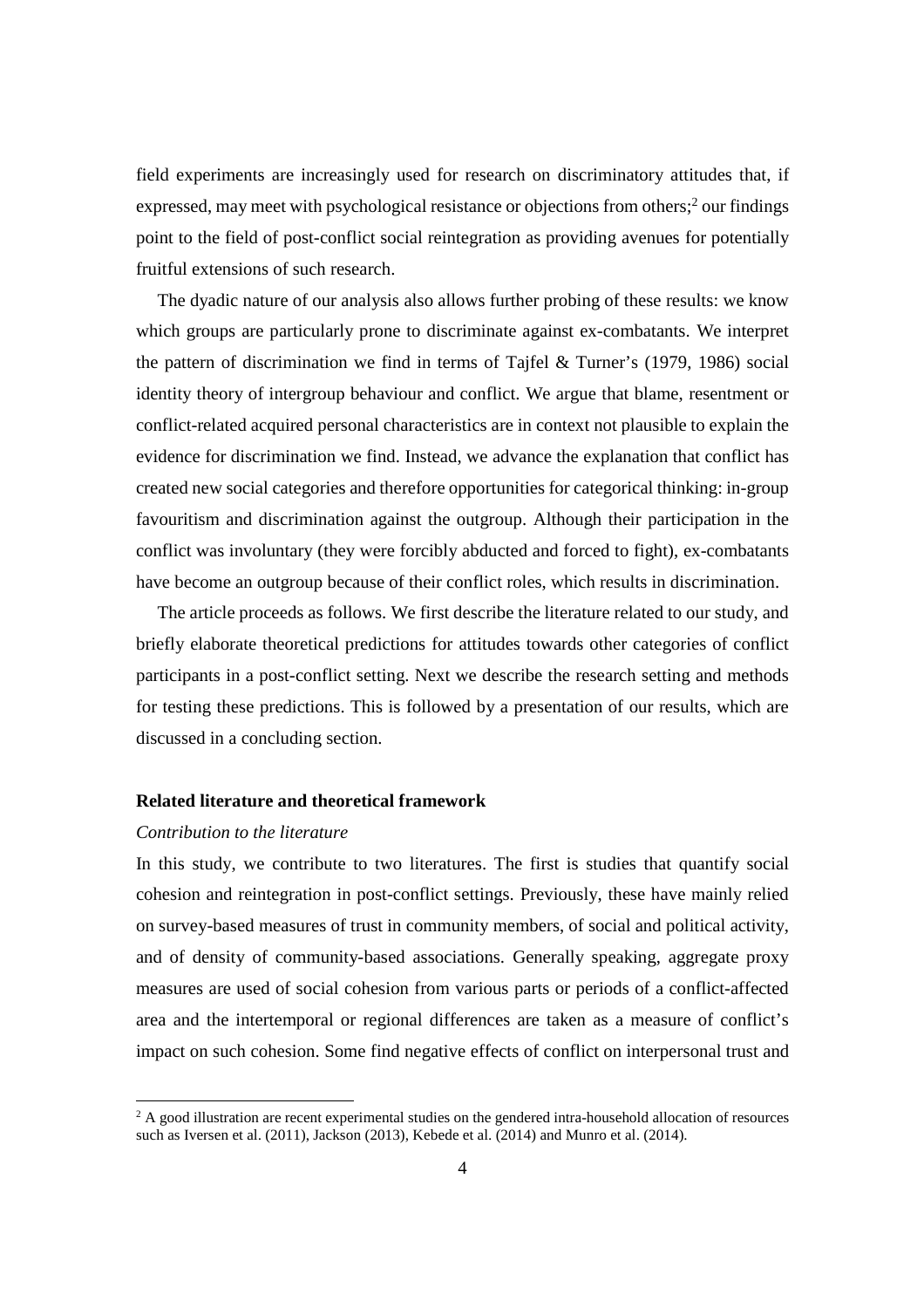cooperation (Colletta & Cullen, 2000; Thapa, 2003; Deng, 2010; Rohner et al., 2011; Cassar, Grosjean & Whitt, 2013; De Luca & Verpoorten, 2015), whereas others find positive effects of exposure to conflict on social cohesion, when that is proxied by participation in social activities, political engagement and community-level altruism (Bellows & Miguel, 2006; Blattman, 2009; Voors et al., 2012).

The positive signs of social reintegration often found in these studies are good news but should also be met with some scepticism. Self-reported trust in community members may be subject to social desirability bias, which is especially pertinent when community leaders, NGOs and government are actively promoting peace; there is social pressure on people to conform to officially promoted norms. Social and political activity may be as much evidence of wishing to be accepted, or perhaps to make amends for past actions, as evidence of having been accepted. Associational density measures are aggregate proxies of what goes on between people, not based on direct observation of social connections; they may thus fail to detect lingering hostility present in some of these connections.

We side-step the limitations of the associational density and social and political activity measures by concentrating directly on the social interaction between individuals engaged in a process of reintegration. We attempt to overcome social desirability bias by using behavioural experiments that make it costly to conform with a norm of displaying no discrimination towards former enemies, when this is contrary to true preferences.<sup>3</sup> The setup is thus designed to elicit behaviour that naturally comes without the interference of social desirability.

In addition to the literature that measures post-conflict social reintegration, we also contribute to experimental studies of social preferences in post-conflict settings. Echoing the surveys cited above, these have often found positive effects of conflict: on trust (Gilligan, Pasquale & Samii, 2013; Cassar, Grosjean & Whitt, 2013), trustworthiness (Becchetti, Conzo & Romeo, 2013), altruism (Voors et al., 2012), cooperation (Gilligan,

-

<sup>&</sup>lt;sup>3</sup> When asking sensitive questions in surveys, respondents may be reluctant to reveal socially undesirable attitudes, either to avoid embarrassment or because of incomplete cognitive processing (De Leeuw, 2005; Tourangeau & Yan, 2007; Van de Mortel, 2008; Kaminska & Foulsham, 2016). The latter, incomplete cognitive processing, would in our application correspond with unconsciously held attitudes towards former enemies. Experimental techniques have previously been used to help overcome social desirability bias (SDB) in surveys: to validate survey questions about which there are SDB concerns (Moshagen et al., 2013), and to reveal the discrepancy between evidence of socially undesirable behaviour based on responses to a survey and evidence of such behaviour obtained using an experiment (Fischbacher & Föllmi-Heusi, 2013).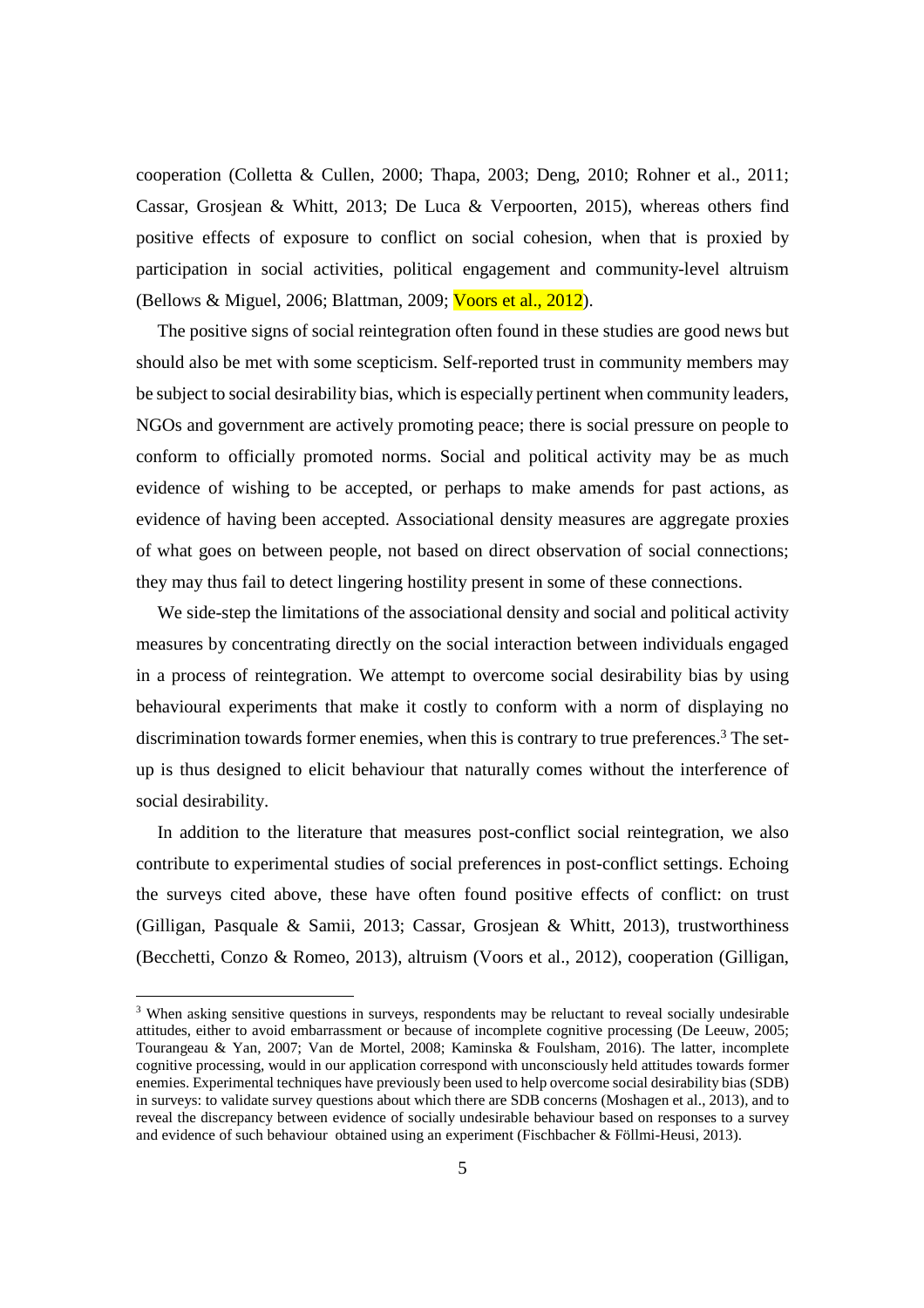Pasquale & Samii, 2013) and the resilience of fairness norms (Whitt & Wilson, 2007). At the same time, conflict experience has been linked to increased favouritism of the in-group ("parochialism") (Bauer et al., 2013), which however diminishes through frequent nonthreatening post-conflict interactions with members of other groups (Alexander & Christia, 2011).

We add to these studies two innovations that we believe are crucial for quantifying postconflict social reintegration in a suitably disaggregated manner. The first is the purposive matching: by matching subjects from conflict-affected small-scale societies on conflict roles, which has not so far been done, we focus on the relationships that turned sour during the conflict, and the restoring of which forms the essence of post-conflict social reintegration. The second is the double-blind procedure, described below, which ensures that the effects on cooperation and sharing we find are not driven by experimenter demand effects: neither experimental subjects nor the assistants conducting the experiments are informed about anybody's conflict history, so that we rely on subjects' private knowledge about each other alone for obtaining treatment effects.

#### *Hypotheses*

For obtaining testable predictions, we reason from the insight that civil war has created new social categories: ex-combatants and civilians, of various types. These categories add aspects to people's social identity that did not exist prior to the conflict. In the case of northern Uganda, as we will see, these aspects are largely orthogonal to people's preconflict social identity: there is no correlation with ethnicity, religion or socio-economic status. After the conflict has ended, when people with various conflict roles form a community, these conflict-related aspects join other aspects of social identity, as well as personal characteristics, in informing attitudes towards other community members.

In the language of the influential social identity theory of intergroup behaviour and conflict developed by Tajfel & Turner (1979, 1986), new in-groups and outgroups have been formed as a result of the conflict. The more salient the conflict-related aspects of social identity are, the greater the extent to which dealings with others will be influenced by their conflict roles as opposed to their other group memberships and personal characteristics. Because of these newly created groups or categories, there is thus a new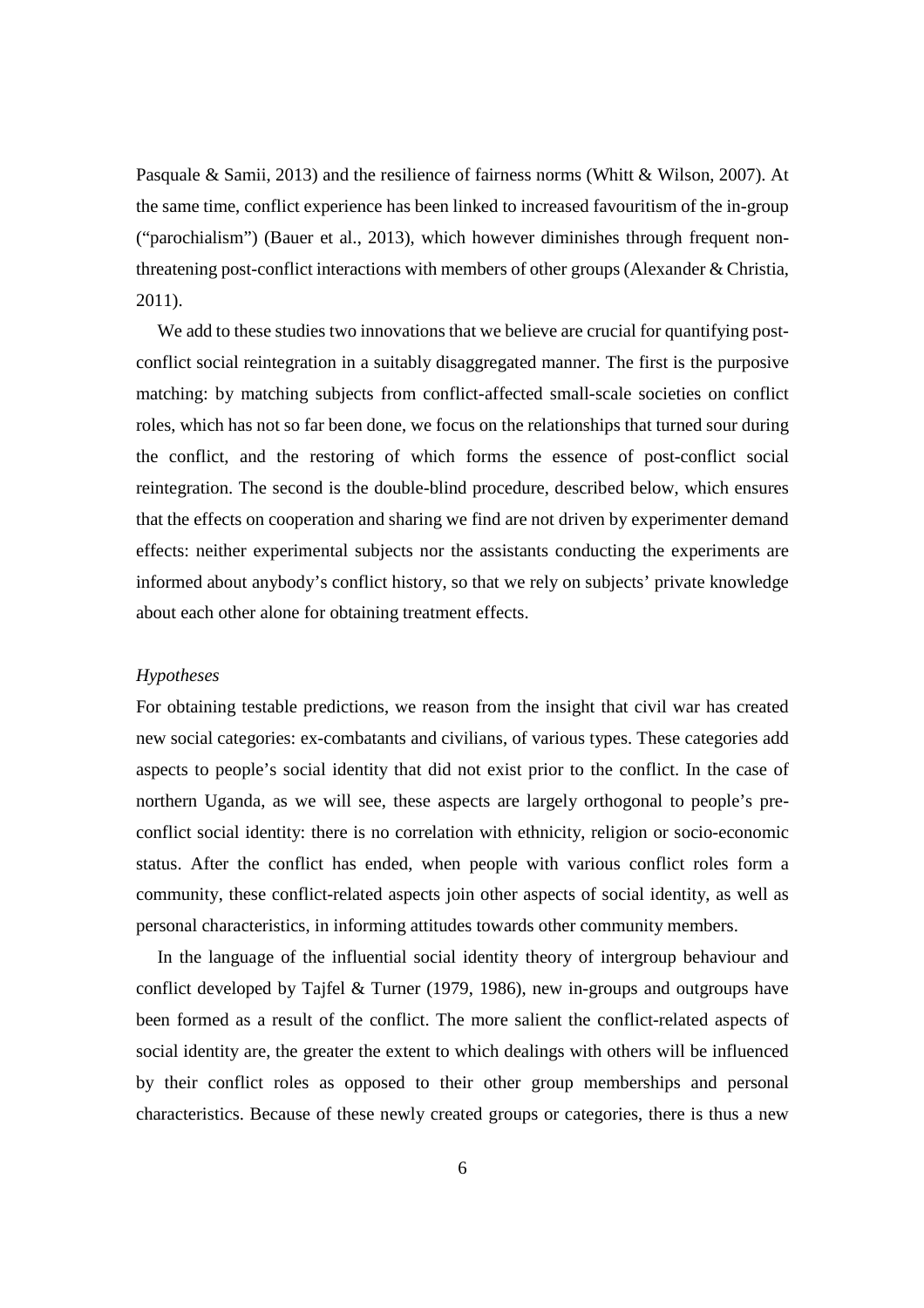potential for "categorical thinking": the tendency to attribute category characteristics to oneself and/or others. In social identity theory, to the extent that self-esteem correlates positively with group membership, the in-group will be more favourably treated than the outgroup in interpersonal relations: in-group favouritism. However, under certain conditions outgroup favouritism may occur, most significantly when members of a derogated group have internalised the esteem in which their group is held by other groups *and* believe boundaries between groups to be permeable (ibid.).

In the case of northern Uganda, again as will be seen, the derogated group is clear: those who were abducted by the rebel movement, forced to join their forces and returned to their original communities after the conflict ended. Although they are not explicitly blamed, they are the perpetrators of the devastating violence that paralysed northern Uganda for more than two decades; even if they are not held responsible for it, their presence in the communities represents the cause of the recent misery. Our first prediction is thus that other community members will display in-group favouritism and discriminate against the outgroup when it comes to their dealings with those abducted and who were forced to join the rebels.

# *Hypothesis 1: Abductees who were forced to join the rebels, are discriminated against by other community members.*

In this particular context, the investigation of in-group favouritism and discrimination against the outgroup may be refined. A substantial proportion of northern Uganda's current population were also abducted by the rebels, but were then, within the next few days or at most a couple of weeks, released (some escaped). We postulate that those abducted but deselected would gain empathy from their own experience with those abducted and forced to be rebels. The process of othering, or in terms of social identity theory, the salience of the relevant outgroup characteristics will diminish accordingly. Our second prediction is thus that "short-term abductees" will show less in-group favouritism and discrimination of the outgroup in their dealings with "long-term abductees" than other community members will.

*Hypothesis 2: Short-term abductees discriminate long-term abductees less than other community members do.*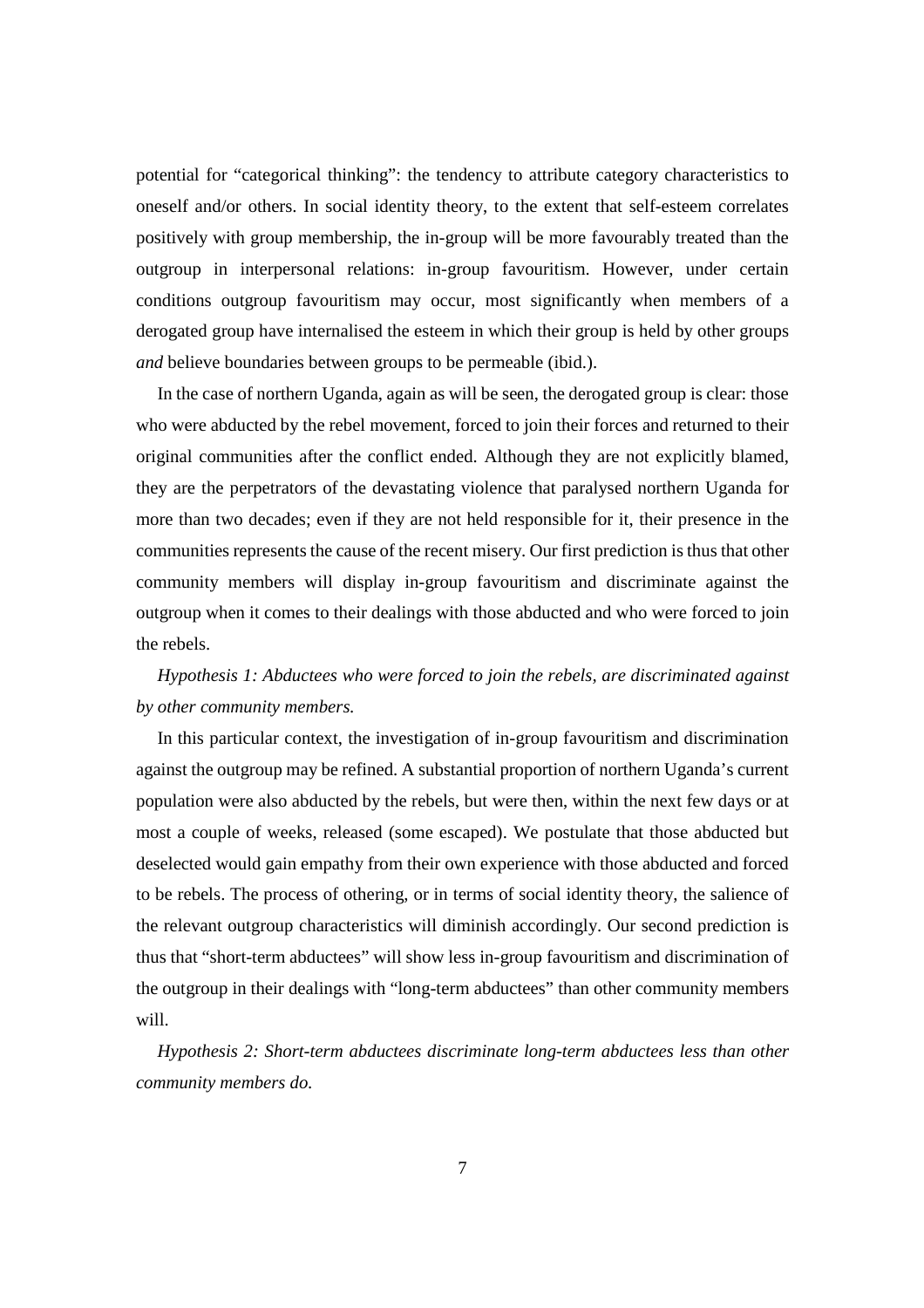For reasons alluded to above, whether or not the long-term abductees themselves will show in-group favouritism in their dealings with others is theoretically ambiguous. If they believe that boundaries between groups are not permeable, then a plausible strategy is to reject the low esteem in which they are held by others. In that case, we would expect them to show in-group favouritism. By contrast, if they believe that the conflict-related aspect of their social identity has become insignificant – stopped being salient in how they are regarded and regard themselves – then no in-group favouritism should be expected. Finally, if they believe that this aspect of their identity is still salient but may stop being so if they show goodwill to others, then outgroup favouritism is a possibility (cf. Tajfel & Turner, 1979: 43-46).

### **Setting and methods**

-

This study was located in northern Uganda where from the late 1980s, the Lord's Resistance Army (LRA) have plagued the majority Acholi population of the region. Operating from bases in southern Sudan, raiding parties would cross the border into northern Uganda, attack homesteads, usually at night, and take all residents, as well as the loot that could be carried.<sup>4</sup> This indiscriminate short-term abduction, typically for no more than a couple of weeks at most, was followed by a selection process whereby some abductees would be retained by the LRA and others would be released (some escaped). Individuals retained would primarily be adolescents and young males who would become soldiers, but males and females of all but the most extreme age groups would also be retained to become porters, cleaners, cooks or "wives" (Annan & Blattman, 2010).

Individuals who avoided LRA abduction were nonetheless significantly affected by the conflict, as from 1996 onwards the army started moving the rural population of northern Uganda into camps, in part as a counter-insurgency strategy ("draining the pond to catch the fish"), in part for their protection. At its peak in 2005, there were 1.84 million people or ~90% of the rural population living in such Internally Displaced Persons (IDP) camps. Although no formal peace agreement was signed, the relocation of the LRA to the Democratic Republic of the Congo (DRC) from 2006 onwards improved the security situation and began to allow the camps' populations to return home. By 2010, the UNHCR

<sup>&</sup>lt;sup>4</sup> For a fuller account of the LRA insurgency, see for instance Allen & Vlassenroot (2010).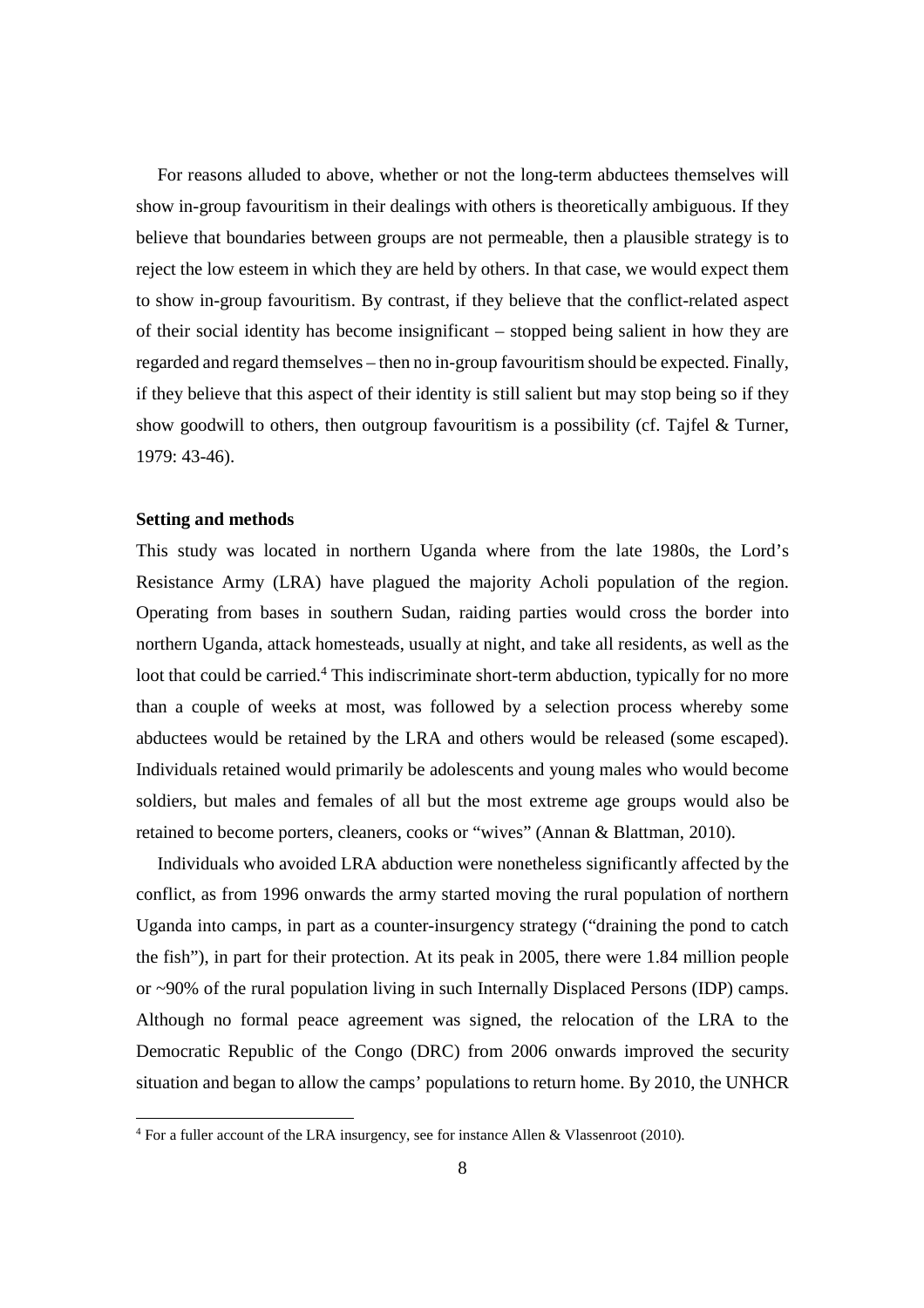had reported that virtually all of the IDPs and abductees who had not perished had returned to their villages of origin, now with a variety of conflict-affected pasts (IDMC, 2010; UNHCR, 2012).

Three distinct categories of conflict participation were thus created. The first category consists of those abducted by the LRA and then selected for membership, to be a soldier or to play another role it deemed useful. Once abductees were selected for membership, they would usually stay with the LRA for years. We call those long-term abductees (LTA).

The second category consists of those abducted by the LRA, but then de-selected. We will call these short-term abductees (STA). Their release would usually happen when the LRA reached a secure location where the sorting could take place undisturbed; often within a few days but always within a couple of weeks after the initial abduction. Since no LTA would stay with the LRA for less than a month, we imposed that as a cut-off point to distinguish between STA and LTA. The STA category is similar to the LTA category in one respect only: its initial traumatic abduction experience, which we hypothesise would lead to facilitate empathy with the LTA. In all other respects, they are similar to the next category: they would eventually, along with everybody else who were never abducted, be resettled by the army (Joireman, Sawyer & Wilhoit, 2012).

The third category, the IDPs, experienced forced displacement, as well as the hardship of living in insecure and unsanitary camps, but were never abducted by the LRA.

The way in which the civil war created these three categories of people is outlined in Figure 1. Crucially, these categories have no basis in pre-conflict social identity. The uniform poverty of the area (i.e. no obvious wealth differences), the spatial arrangements of Acholi villages (i.e. households dwelling in the midst of their fields rather than in nucleated villages), the absence of rugged or other features of the terrain that make some parts easier to traverse than others, and the element of surprise and unpredictability that the LRA relied on for its success, meant that the likelihood of a household being attacked was not influenced by its characteristics. This is supported by studies that have examined households' pre-war traits and by interviews with former LRA officers (Blattman & Annan, 2010). The indiscriminate nature of these LRA abductions has been characterised as a "tragic natural experiment" (Blattman, 2009: 231); the randomness of it has been used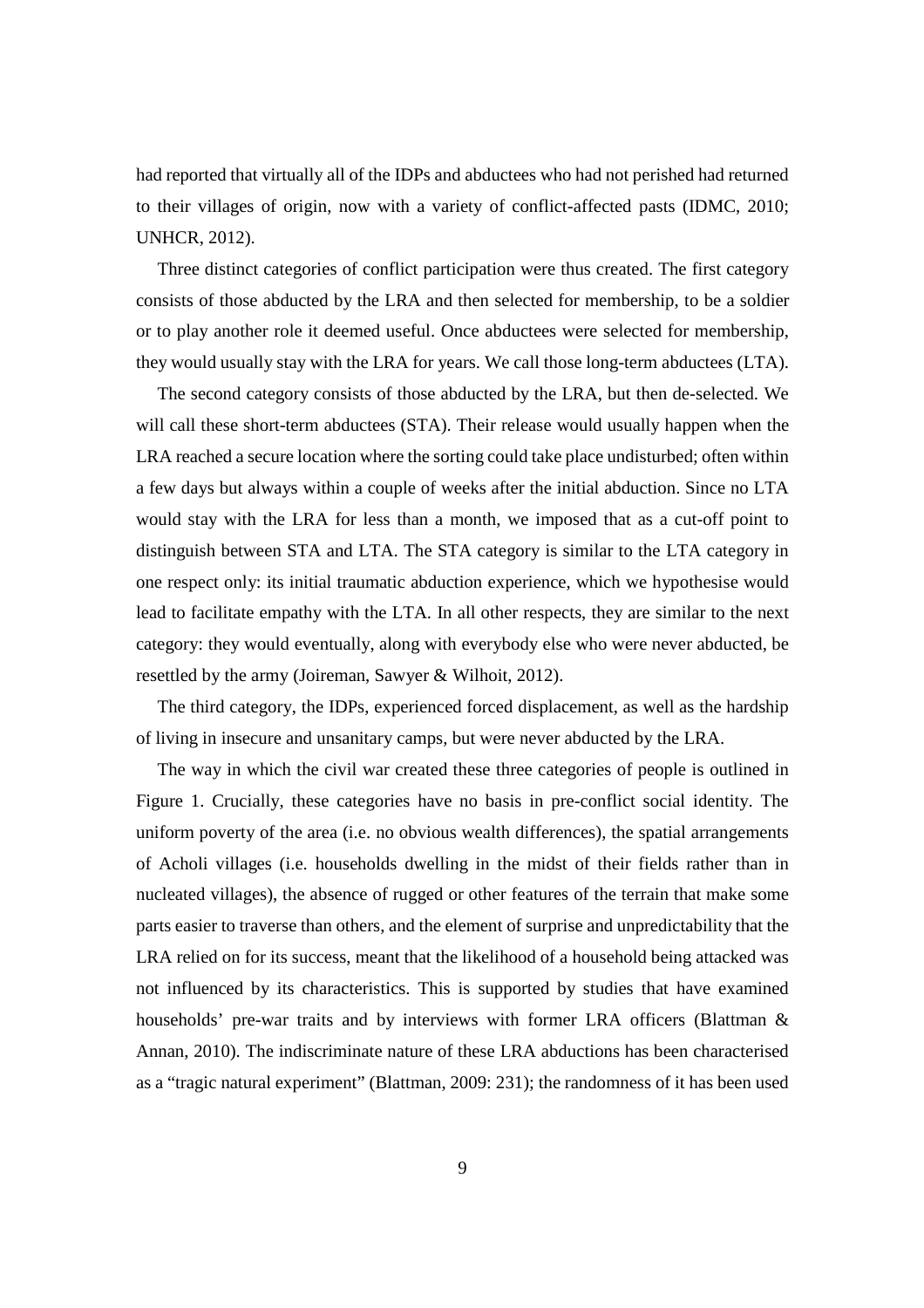to identify the effect of violence on social, political and economic outcomes at the level of the individual abductee (Blattman, 2009; Blattman & Annan, 2010).

For our purposes, the indiscriminate nature of LRA abduction means that the effect of conflict on post-conflict discrimination can be more clearly seen. Usual confounds such as ethnicity, religion or (pre-conflict) socio-economic status have played no role in the intergroup conflict in northern Uganda and are thus uncorrelated with new post-conflict aspects of social identity. At the same time, it is clear that the young were preferred to the old, and among the young, males to females, by the LRA: we control for age and gender in the analysis. In addition, selection on fitness for combat and health, possibly among other factors, will probably have taken place, for which we cannot control. Whereas such unobserved selection effects are in principle a concern for causal inference, their role is likely to be limited. The main advantage that the setting of northern Uganda offers for the purpose of this study is that conflict roles in its recently ended civil war had no basis in pre-conflict religious, ethnic or socio-economic identity.



Figure 1. Assignment to conflict role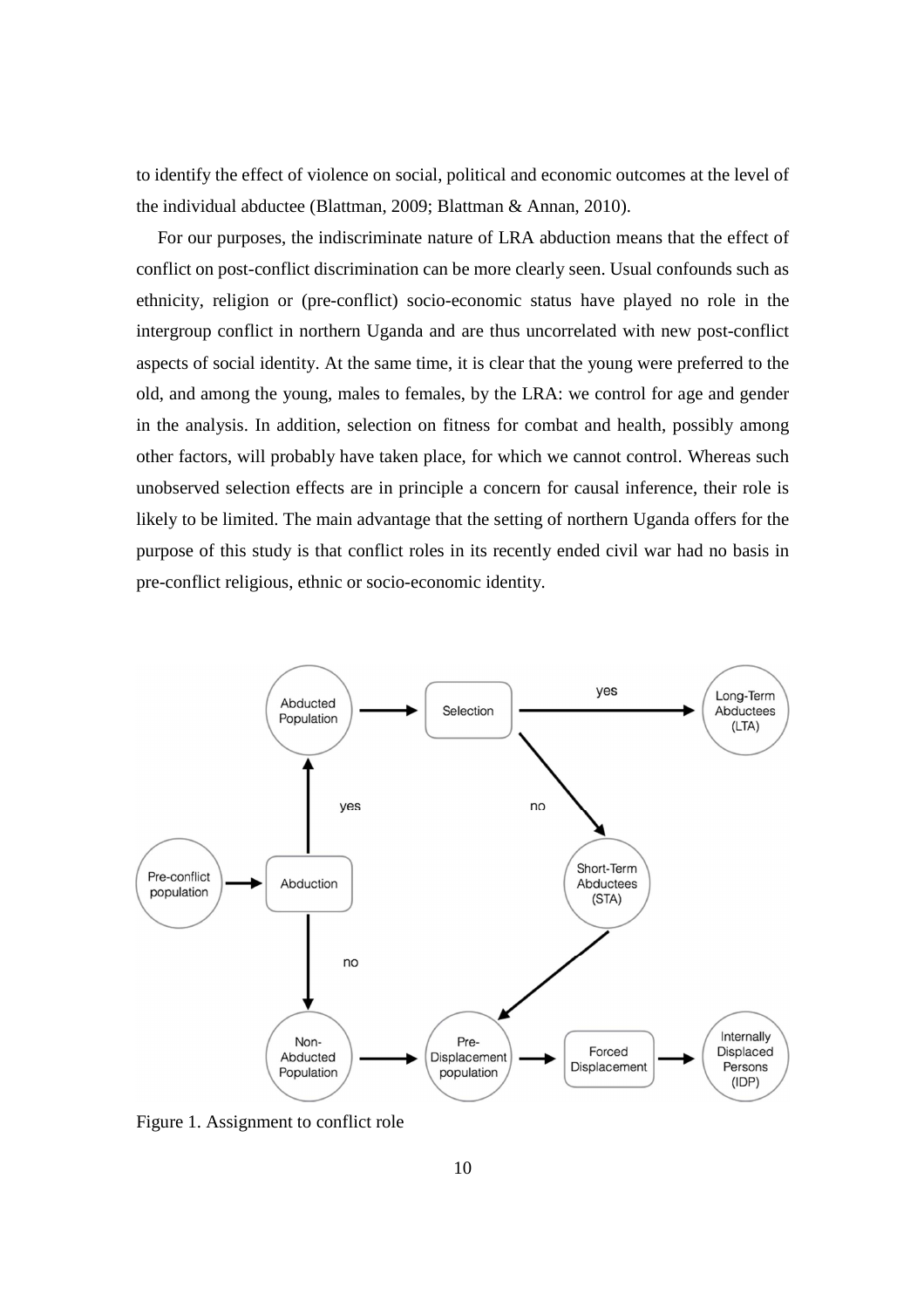#### *Data collection methods*

Data collection took place in 2012, between two and three years after the return of the displaced and abducted populations. Based on key informant interviews, we selected a subcounty, Mucwini, in the district of Kitgum, one of the three districts in which the LRA has been most active. The sub-county is sufficiently remote from Kitgum Trading Centre to encourage a tendency for village residents to primarily have relationships with each other – villages are socially integral. Mucwini has an estimated adult population of 9,831 divided over 79 villages in nine parish areas (UBoS, 2006) from which we selected, through implementing a multistage, stratified sampling design, 303 adults (18+) to be representative for the sub-county, as follows. For matching purposes, we ensured equal numbers in each of the three conflict categories described previously: Long Term Abductee (LTA), Short Term Abductee (STA) and IDP. The implementation of the sampling strategy is described in the online appendix.

In each of the nine parishes we organised one "game day", on consecutive days. All subjects played two games: a 'dictator' game and a 'cooperation' game, in each of which they were matched in successive rounds with a number of other players. After the games, subjects were invited to complete the social tie, socio-economic and conflict history surveys. The dictator game – whereby one player dictates the earnings of themselves and their nominated partner – has been widely used in behavioural economics since the early 1980s (Kahneman et al., 1986; Werner et al., 1982) and more recently in a number of postconflict scenarios (e.g. Whitt & Wilson, 2007; Voors et al., 2012). The game is a one-stage game in which a participant (Player 1) decides how to divide an endowment between themselves and another participant (Player 2). If the dictator is not interested in the wellbeing of the other player, as well as remains anonymous, there is no reason why Player 1 should diminish their own earnings by offering anything at all to Player 2. However, a considerable body of research has shown that dictators generally transfer a non-trivial sum to their partner under a wide variety of experimental conditions (see the review in Camerer, 2003, and the meta study of Engel, 2011).

Dictator games originated as a means of observing the other-regarding preferences of individuals (altruism, etc.), although they have been increasingly used to measure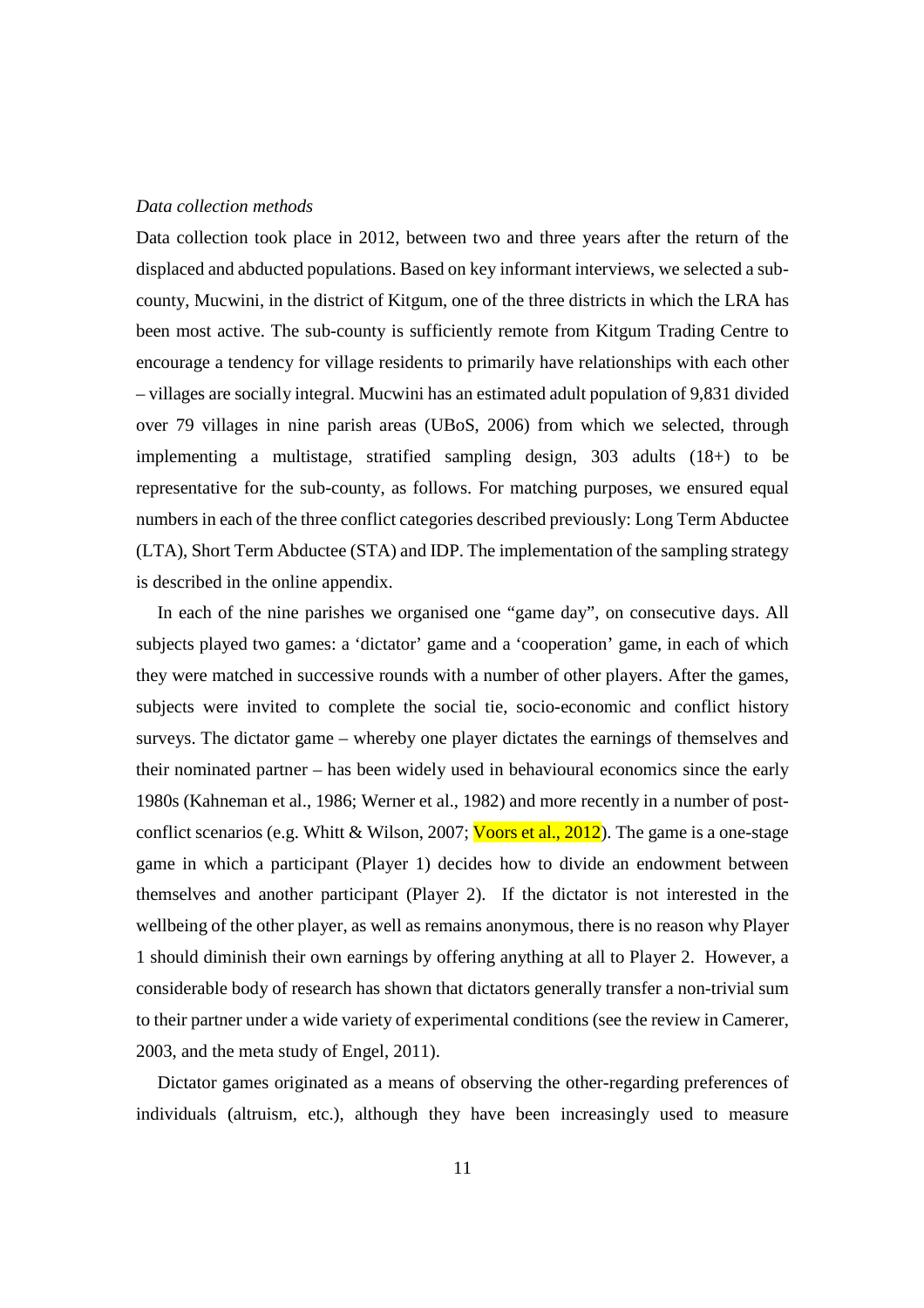perceptions of fairness as well as attitudes of discrimination (Berg et al., 1995; Fehr & Schmidt, 1999; Cox, 2004; Frohlich, 2004). Since our interest is in a measure of goodwill towards other community members, we needed to ensure that the potential influence of reciprocity is minimised. We therefore imposed one-sided anonymity. In particular, we endowed Player 1, the dictator, with 10,000 shillings, 2.5 times the local daily wage, which they could divide as they wished between themselves and Player 2, whose identity was revealed to Player 1 but not vice versa.

The 'co-operation' game used in this study is adapted from well-known public goods games that have been in use for more than twenty years (Sugden, 1984; Ledyard, 1995). Essentially, public goods games capture a social dilemma: choose to act co-operatively at a personal cost or selfishly at a societal cost, i.e. 'defect' or free-ride on the efforts of others. Public goods games have been used in a variety of situations to explore the willingness of individuals to act collectively under a range of experimental conditions (Andreoni, 1995; Anderson et al., 1998; Brandts & Schram, 2001; Levitt & List, 2007). Here, we think of it primarily as measuring willingness to cooperate with community members variously implicated in a recently ended conflict.

To reduce confusion amongst participants, as well as avoid problems relating to reciprocity, the public goods game used in the study is limited to a simple interaction between two partnered individuals who must both choose how much of a given endowment they wish to keep for themselves and how much they would like to contribute to a collective 'investment'. Players 1 and 2 are told each other's identity and decide, without communication, how much of their individual endowment of 5,000 shillings to contribute to a common investment that earns 50% profit before being split equally between them. Clearly, if both players do not cooperate, each is worse off than if both had cooperated, but no matter what the other player does, each individual player is best off in monetary terms by not contributing anything.

Each subject played each game three times non-anonymously, each time matched with somebody from their own village with a different conflict history. This is the dyadic feature that, combined with matching on conflict role, distinguishes our study from previous ones. As is standard, only one decision is randomly selected for payment, after all decisions have been taken; subjects know this beforehand, so will consider each decision independently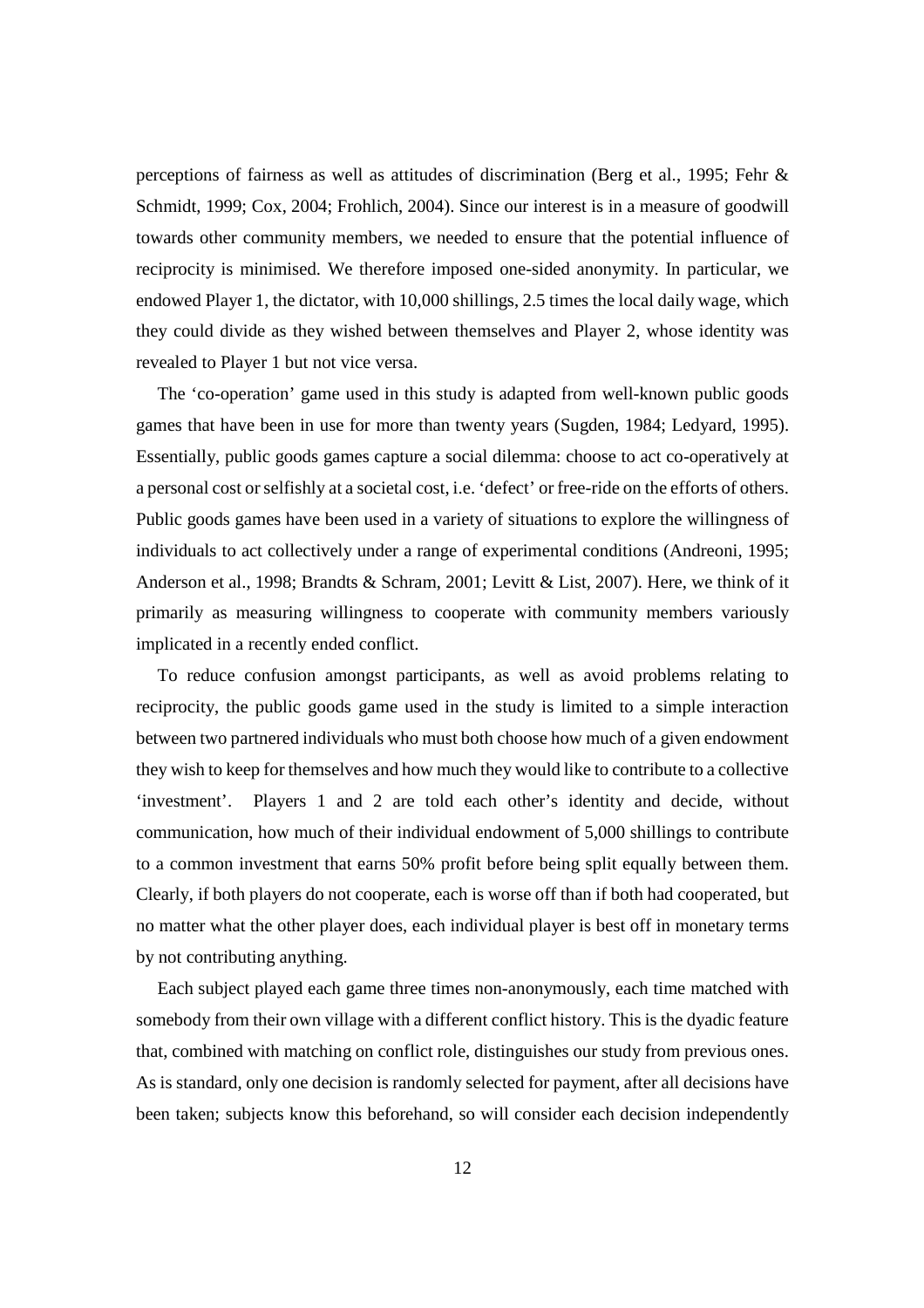and knowing that it could be the selected one. All pairings, decision sequences and the ordering of the games were randomised too. As detailed in the online appendix, neither subjects nor experiment instructors were made aware of conflict roles or reasons for pairing: the names by which subjects had introduced themselves at the beginning of a session were used throughout. No explicit effort was thus made in the experimental sessions to render conflict roles salient, and any effect of being formerly in conflict on current sharing or cooperation in the matched pairs would derive from subjects' private knowledge of each other's history.

Following completion of the games, a survey was conducted which collected socioeconomic, attitudinal and social tie information about each participant; the information from the first two would be used as controls in the analysis of the games data, whereas the information on social ties provides the basis for complementary investigations.

|                                    | Total     | <b>IDP</b> | <b>STA</b> | <b>LTA</b> | Comparison <sup>a</sup> |                      |                      |
|------------------------------------|-----------|------------|------------|------------|-------------------------|----------------------|----------------------|
|                                    | $N = 275$ | $N = 92$   | $N = 92$   | $N = 91$   | $IDP - STA$             | <b>IDP-LTA</b>       | STA-LTA              |
| Age                                | 36.90     | 39.22      | 39.26      | 32.46      | $-0.05$<br>(2.51)       | $6.76**$<br>(2.16)   | $6.80**$<br>(2.10)   |
| Male $(\%)$                        | 53.26     | 48.91      | 44.57      | 65.93      | 4.35(7.35)              | $-17.02*$<br>(7.20)  | $-21.37**$<br>(7.18) |
| Education                          | 4.41      | 4.02       | 4.18       | 5.04       | $-0.16$<br>(0.54)       | $-1.02$<br>(0.56)    | $-0.86$<br>(0.57)    |
| Wealth                             | 0.00      | $-0.04$    | $-0.14$    | 0.18       | 0.10<br>(0.23)          | $-0.22$<br>(0.24)    | $-0.32$<br>(0.22)    |
| Attend community<br>meeting $(\%)$ | 62.27     | 61.11      | 60.44      | 64.84      | $0.67$ $(7.26)$         | $-3.72$<br>(7.17)    | $-4.40$<br>(7.16)    |
| # of group<br>memberships          | 2.99      | 2.91       | 2.87       | 3.22       | 0.04<br>(0.49)          | $-0.31$<br>(0.51)    | $-0.35$<br>(0.45)    |
| Threatened with<br>weapon $(\%)$   | 62.91     | 48.35      | 56.52      | 83.52      | $-8.17$<br>(7.36)       | $-35.16**$<br>(6.52) | $-26.99**$<br>(6.47) |
| Attacked with<br>weapon $(\%)$     | 41.30     | 26.09      | 38.04      | 60.44      | $-11.96$<br>(6.82)      | $-34.35**$<br>(6.87) | $-22.40**$<br>(7.20) |
| Beaten $(\%)$                      | 53.62     | 31.52      | 56.52      | 73.63      | $-25.00**$<br>(7.08)    | $-42.10**$<br>(6.69) | $-17.10*$<br>(6.93)  |
| Lost body part $(\%)$              | 6.88      | 6.52       | 3.26       | 9.89       | $3.26$ $(3.17)$         | $-3.37$<br>(4.05)    | $-6.63*$<br>(3.64)   |

Table I. Demographic and socio-economic characteristics and exposure to violence, by category

a Independent samples t-tests and proportion tests were used for continuous variables and dichotomous variables, respectively. Mean differences and standard error (between brackets) reported. \*\*, \* indicate significance levels at 1 and 5 percent, respectively.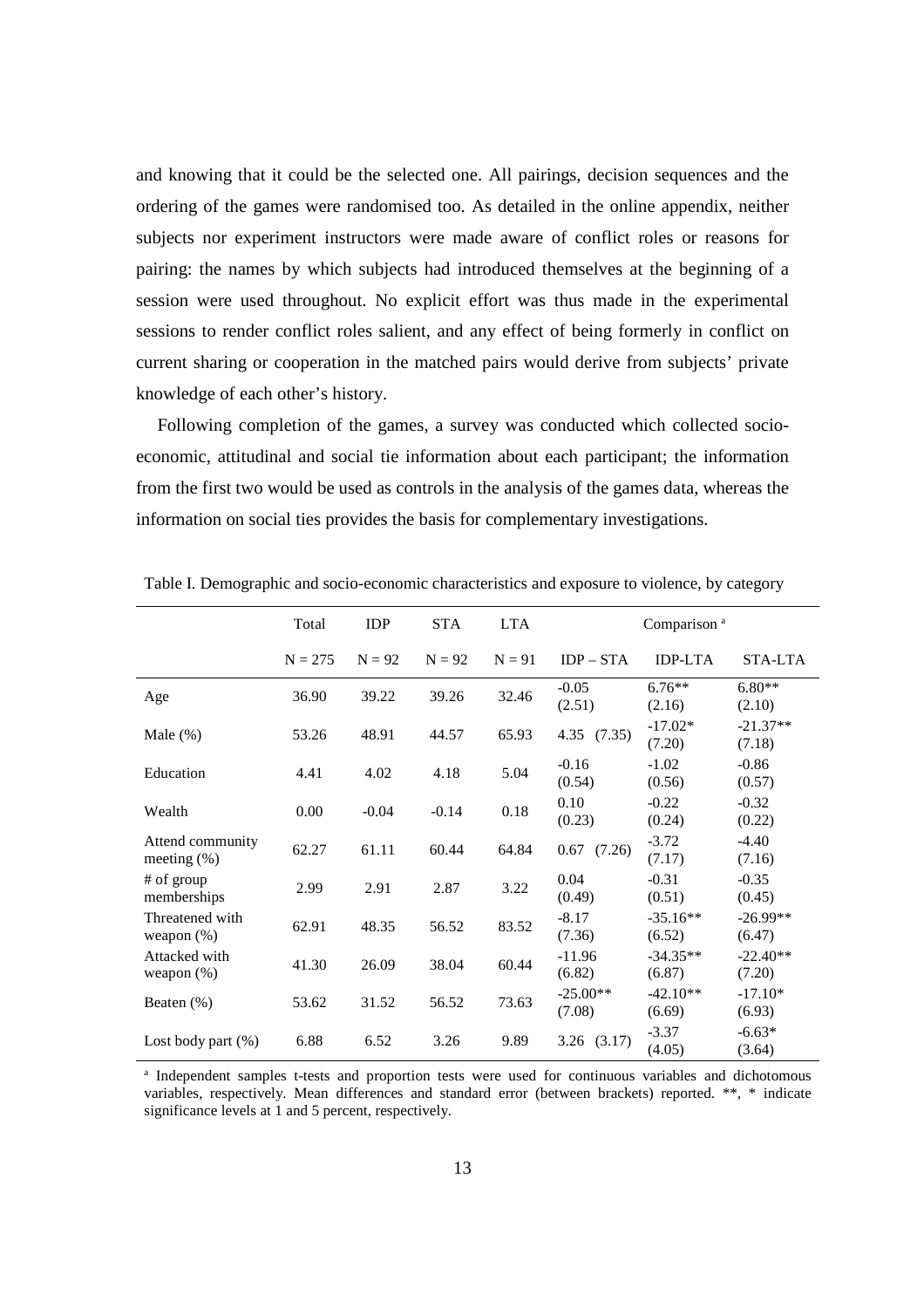## **Results**

In this section we present the empirical results.<sup>5</sup> We will start with an analysis of the survey data, presenting descriptive statistics of important demographic and socio-economic characteristics as well as conflict exposure of the three different groups. In a next step, we will look at within-village social ties among the participants and whether there are any noticeable differences across (dyadic combinations of) the three groups. Finally, we investigate the experimental data to test the role of conflict history on pro-social behaviour. For this, we use a regression framework, which allows us to control for potential confounding factors, some of them identified by the descriptive analysis and the analysis of social ties.

#### *Individual characteristics of respondents*

We first examine the average demographic characteristics of the various groups within our sample (Table 1). As would be expected given the nature of the LRA abduction process, we find that LTA are on average younger and more likely to be male than STA (and IDP), which confirms that young males were more often wanted by the LRA, as suggested before. We do not observe any significant differences in education or wealth.<sup>6</sup> In addition, and in line with other surveys in post-conflict settings (Bellows & Miguel, 2009; Blattman, 2009), ex-combatants, here the LTA, are not less likely than others to be a member of communitylevel organisations or attend community meetings. Finally, we observe that LTA were more exposed to violence than STA, and STA in turn more than IDP. This supports that the assignment by the local village leaders into the different categories was done correctly.

# *Social ties*

-

In a next step, we analyse social ties among the different categories, as captured by the social tie survey (STS) that was conducted after the experiments were completed. Table 2

<sup>&</sup>lt;sup>5</sup> We did not deposit a pre-analysis plan in the public domain.

<sup>6</sup> To construct the wealth index we used a list of assets held by the individual as recorded in the survey. The index is formed by using the first principal component scores obtained with a principal components analysis. For a more technical exposition of this approach see **Montgomery et al.** (2000).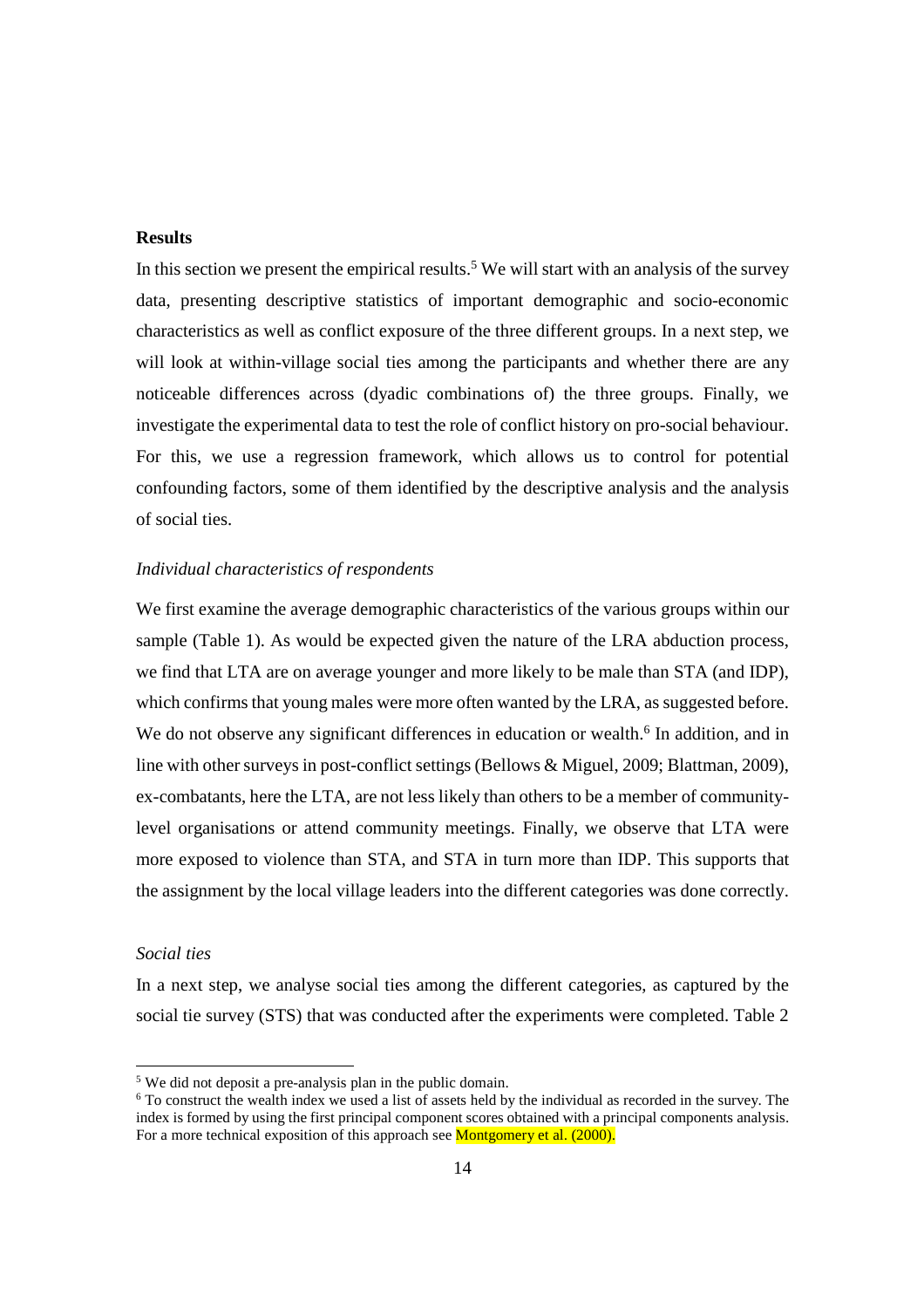presents the frequencies of social ties among the different categories. P1 refers to the respondent and P2 refers to the village member the social relation question is asked about. The percentages need to be interpreted as the percentage of dyads with P2 in which P1 reported a social tie. We focus on two types of social ties: friendship ties and ties that result from participating in the same social group. Our specific interest is in whether such ties are less frequent for the LTA than for others.

Looking at the friendship ties (panel a), we find that IDP tend to be somewhat less connected than LTA and STA, as indicated by the lower frequencies in the row with  $P1 =$ IDP and/or the column with  $P2 = IDP$ . The differences in frequencies, however, are not very substantial, and neither is the statistical significance of the differences. The most statistically significant difference is between  $P2 = IDP$  and  $P2 = LTA$  for the sample of all P1 (first row). On this evidence, LTA are if anything *more* likely than others to have friends within the community. Moreover, there is no evidence that members from other groups shun them in friendship relations.

|                |            |                    |            | P <sub>2</sub> | Comparison <sup>a</sup> |            |                |            |
|----------------|------------|--------------------|------------|----------------|-------------------------|------------|----------------|------------|
|                |            |                    | <b>STA</b> | <b>LTA</b>     | <b>IDP</b>              | $IDP -$    | <b>IDP-LTA</b> | STA-       |
|                |            | Any P <sub>2</sub> |            |                |                         | <b>STA</b> |                | <b>LTA</b> |
| a. Friend      |            |                    |            |                |                         |            |                |            |
|                | Any P1     | 35.60%             | 36.58%     | 36.92%         | 33.09%                  | 0.050      | 0.039          | 0.812      |
| P <sub>1</sub> | <b>LTA</b> | 37.58%             | 38.08%     | 39.85%         | 35.18%                  | 0.697      | 0.645          | 0.396      |
|                | <b>STA</b> | 36.22%             | 38.79%     | 37.40%         | 32.92%                  | 0.374      | 0.314          | 0.823      |
|                | <b>IDP</b> | 32.87%             | 33.33%     | 34.08%         | 30.79%                  | 0.102      | 0.092          | 0.459      |
| b. Group       |            |                    |            |                |                         |            |                |            |
|                | Any P1     | 33.81%             | 33.50%     | 36.26%         | 31.78%                  | 0.815      | 0.159          | 0.002      |
| P <sub>1</sub> | <b>LTA</b> | 35.54%             | 34.82%     | 39.30%         | 33.20%                  | 0.602      | 0.822          | 0.055      |
|                | <b>STA</b> | 34.65%             | 35.64%     | 36.44%         | 32.06%                  | 0.876      | 0.606          | 0.196      |
|                | <b>IDP</b> | 31.35%             | 30.44%     | 33.60%         | 29.70%                  | 0.648      | 0.258          | 0.546      |

Table II. Social ties within and across conflict categories

<sup>a</sup> Two-sided p-values of Wald test adjusted for multiple observations per P1.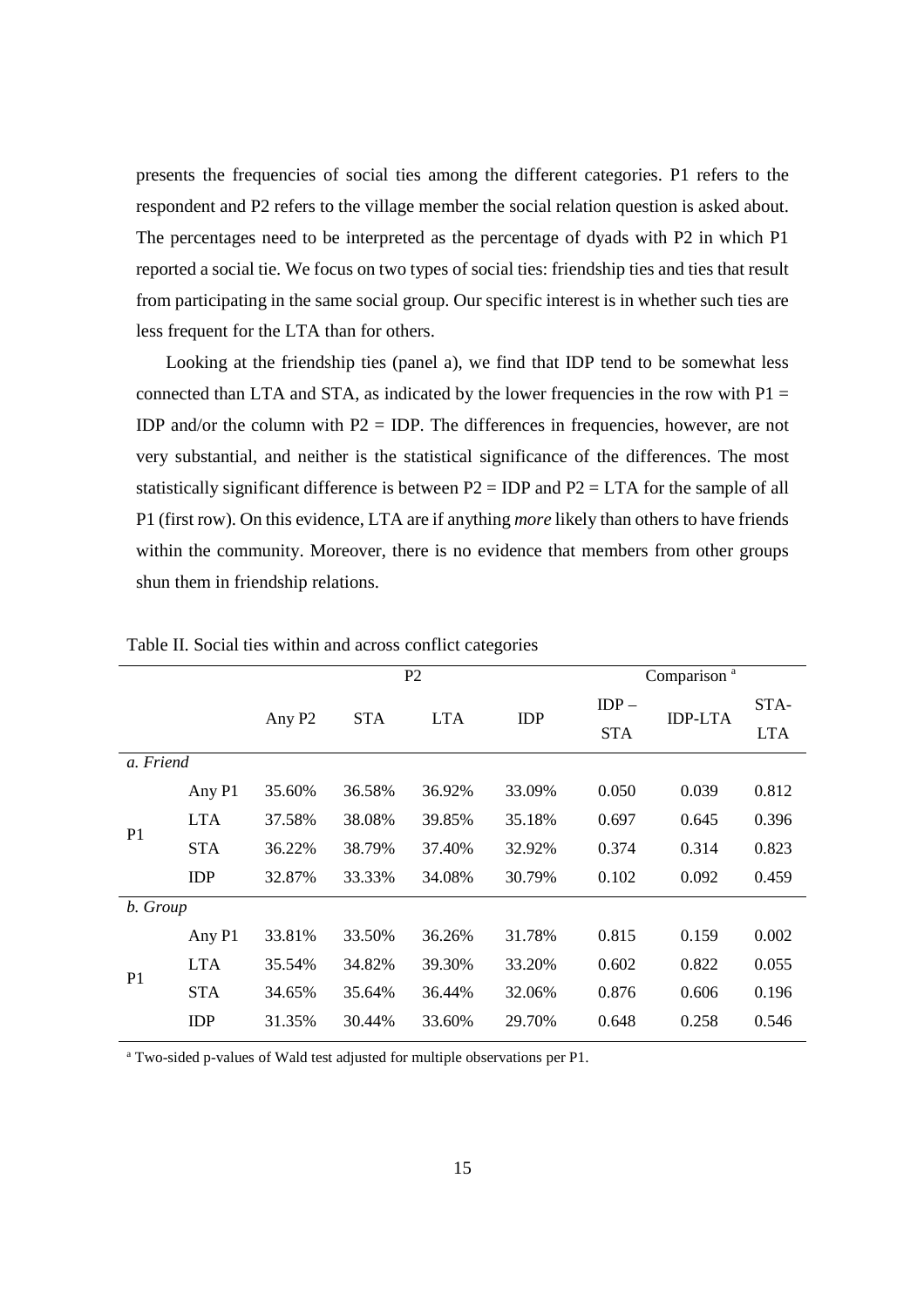Looking at panel b, which presents the frequencies of connections via group membership, we again find that IDP are somewhat less connected than LTA and STA, as indicated by the lower frequencies in the row with  $P1 = IDP$  and/or the column with  $P2 =$ IDP. We also observe that LTA tend to be more connected than STA. On this evidence, LTA are if anything *more* likely to belong to groups.

We thus conclude that in terms of both types of ties considered, the LTA are at least as connected as the other categories, both in the aggregate and with each of the other categories in the community.

|                   | P <sub>2</sub> |            |            | Comparison <sup>a</sup> |            |            |  |
|-------------------|----------------|------------|------------|-------------------------|------------|------------|--|
|                   | <b>IDP</b>     | <b>STA</b> | <b>LTA</b> | $IDP -$                 | IDP-       | STA-       |  |
|                   |                |            |            | <b>STA</b>              | <b>LTA</b> | <b>LTA</b> |  |
|                   | 2,557          | 2,713      | 2,274      | 0.239                   | 0.070      | 0.003      |  |
| Dictator game     | (2215)         | (2,246)    | (2, 142)   |                         |            |            |  |
| (sharing)         | $N = 273$      | $N = 275$  | $N = 272$  |                         |            |            |  |
|                   | 2,396          | 2,422      | 2,125      | 0.776                   | 0.005      | 0.003      |  |
| Public goods game | (1,546)        | (1,523)    | (1,513)    |                         |            |            |  |
| (cooperation)     | $N = 275$      | $N = 275$  | $N = 272$  |                         |            |            |  |

Table III. Sharing and cooperation decisions by category of P2

Mean decision made by person 1 by category of person 2. Standard deviation between brackets. <sup>a</sup> Paired samples t-tests for pairwise comparison of means. Two-sided p-values reported.

#### *Experimental data*

Finally, we look at the decisions made in the two experimental games. Table 3 presents the average amount shared in the dictator game and amount contributed in the public goods game, disaggregated by the category of P2. Here P1 refers to the decision maker and P2 to the paired person. On average about 25 percent of the initial endowment of 10,000 shillings was shared in the dictator game, and about 45 percent of the available 5,000 shillings contributed in the public goods game. Comparing the average amount shared or contributed across the different categories of P2, we find that the LTA receive 2,274 shillings on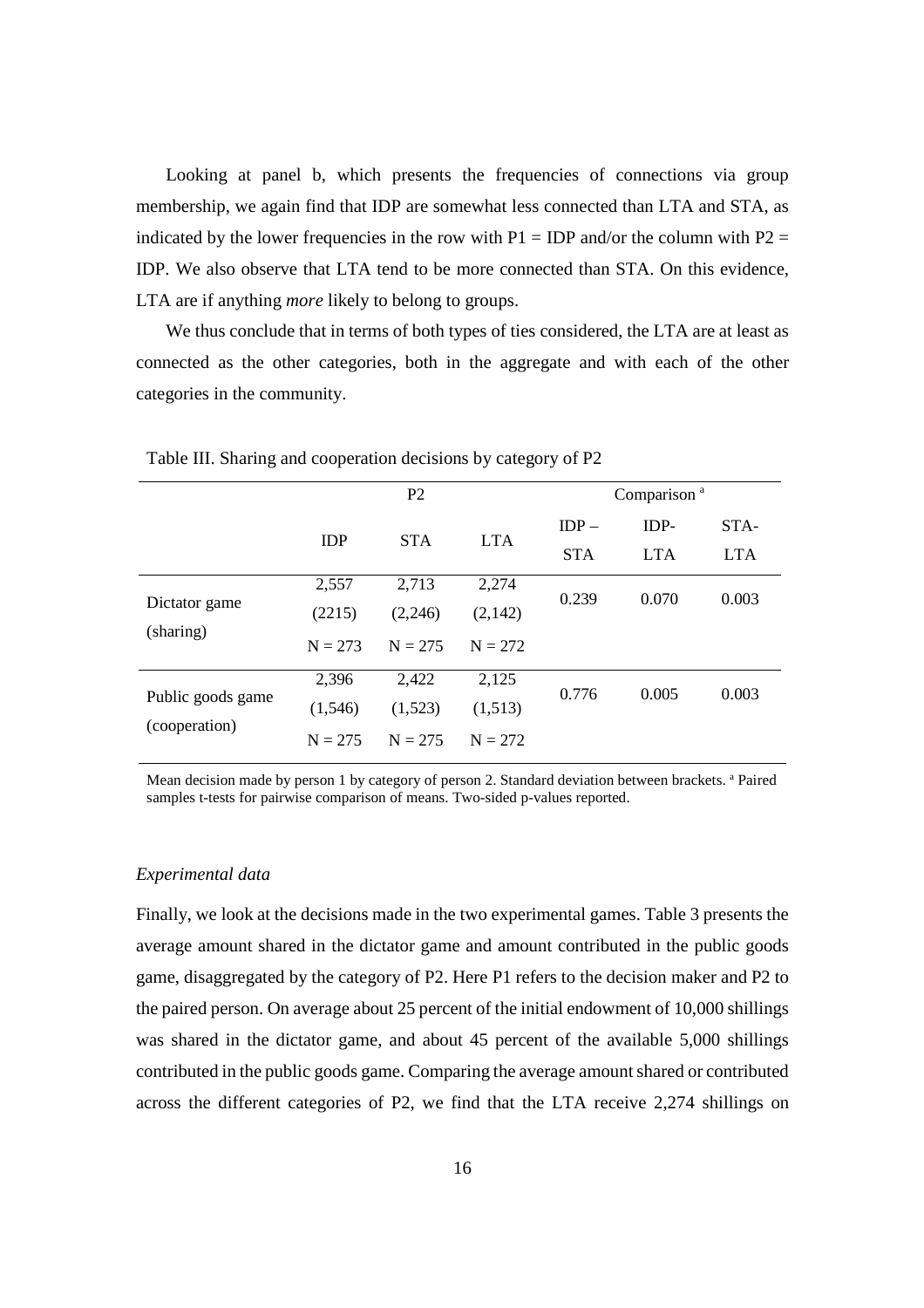average in the dictator game, which is 16.2 percent less than what the STA on average receive, and 11.2 percent less than the IDP.

In the public goods game, players paired with an LTA contribute 2,125 shillings on average, or 12.3 percent less than what the STA on average experience and 11.3 percent less than the IDP. In the pairwise comparison LTA versus STA, the difference in sharing experienced of 439 shillings is statistically significant as well as the difference in cooperation experienced of 297 shillings; in the pairwise comparison LTA versus IDP, the same is the case for cooperation (contribution is a statistically significant 271 shillings lower when matched with LTA) although not for sharing.

To test our two hypotheses, we estimate the following regression model:

$$
y_{ij} = \beta_0 + \beta_1 (P2 = LTA) + \beta_2 (P2 = IDP) + \beta_3 X_i + \sigma_i + \varepsilon_{ij}
$$

We include two dummy variables in the regressions that control for two of the three categories of the matched person (P2), using the STA category as reference category, hence omitted. The coefficient on LTA is the central coefficient of interest, which should thus be interpreted as the extra sharing/cooperation experienced by the abductees who became LRA members compared to the abductees who shortly after their abduction were released, so never joined the LRA. Recall that hypothesis 1 states that LTA are discriminated against by other community members. This would be confirmed in the empirical analysis if in the P1=STA and/or P1=IDP regressions, the coefficient on LTA is negative and statistically significant. Stated more fully, if in either of these two separate regressions for the other community members as Player 1 (a regression for the STA and a regression for the IDP) the coefficient on LTA is negative, then this points to discrimination by the category of other community members whose Player 1 behaviour is studied in that regresssion. Hypothesis 2 offers a refinement and states that STA discriminate against LTA less than the IDP do. We evaluate this hypothesis by comparing the coefficient on LTA across the P1=STA and P1=IDP regressions.

To limit omitted variable bias, we include a vector of control variables, represented by the vector  $X_i$ . More specifically, we control for gender, age, education and wealth of the matched person P2. To control for all (observed and unobserved) characteristics of person P1, we include individual fixed effects, represented by the term  $\sigma_i$  (making use of the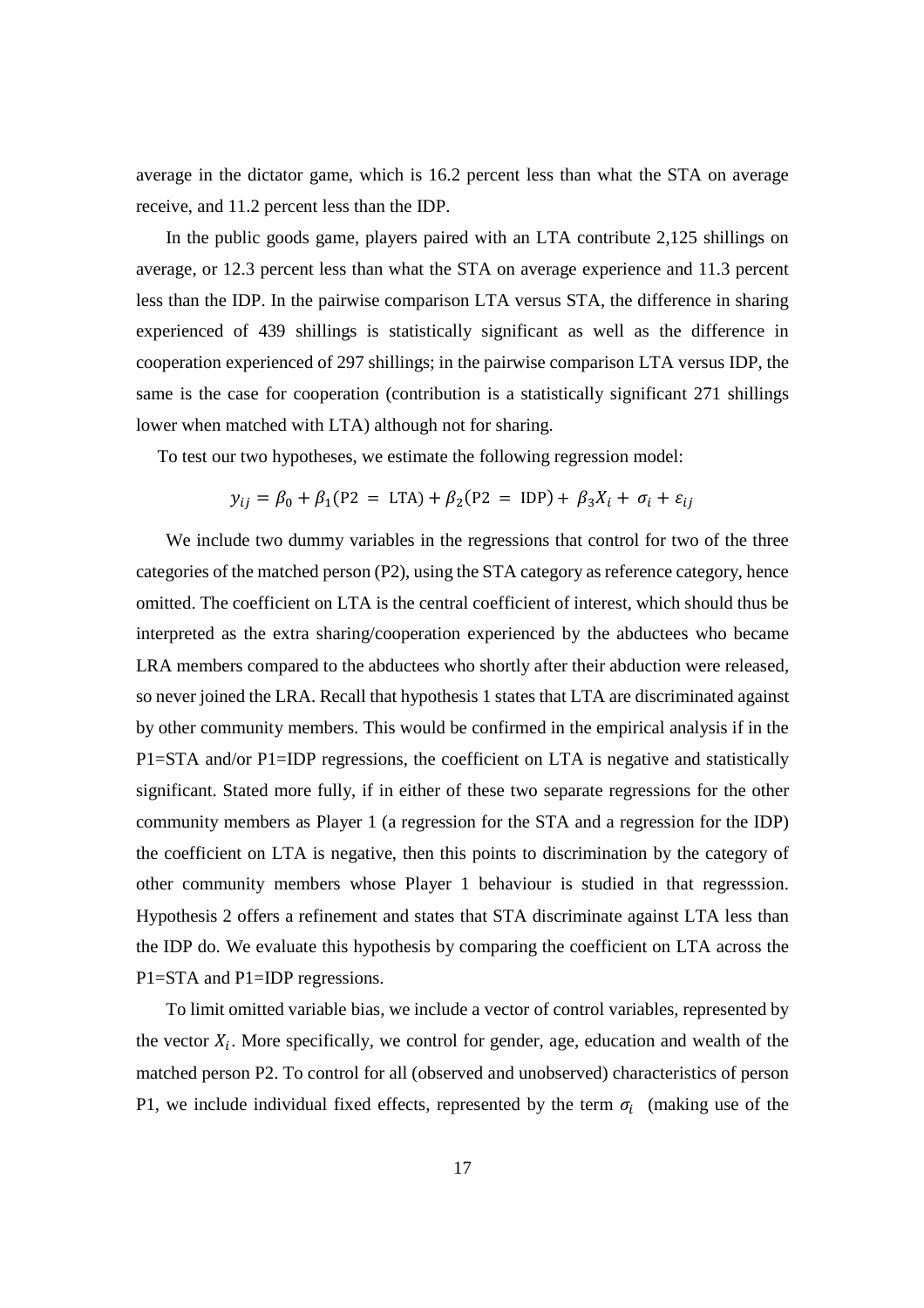within-subject experimental design). Given the potential influence of social ties on prosocial behavior (on this see e.g. Leider et al*.*, 2009; Ligon & Schechter, 2012) and its correlation with conflict categories (see Table 2), we also control for the existence of a social tie between P1 and P2 (as reported by P1). Finally,  $\varepsilon_{ij}$  captures any remaining idiosyncratic error. We applied robust standard errors clustered at the village level so as to conservatively account for possible non-independencies within villages and experimental sessions (we conducted only one session per village).

Table 4 presents the estimates of the regressions for the public goods (models 1-4) and the dictator game (models 5-8); as mentioned, the public goods game measures cooperation behaviour, the dictator game sharing behaviour. We use the pooled sample (models 1 and 5) and different subsamples for each category of P1, which allows us to identify differences across types of dyads (i.e. P1 and P2 combinations), needed to test our predictions.

| -------------- Public goods game (cooperation)------- ---------------- Dictator game (sharing)--- |            |            |            |            |            |            |            |            |  |  |
|---------------------------------------------------------------------------------------------------|------------|------------|------------|------------|------------|------------|------------|------------|--|--|
|                                                                                                   |            | $P1 =$     | $P1 =$     |            |            | $P1 =$     | $P1 =$     | $P1 =$     |  |  |
|                                                                                                   | Pooled     | <b>STA</b> | <b>LTA</b> | $P1 = IDP$ | Pooled     | <b>STA</b> | <b>LTA</b> | <b>IDP</b> |  |  |
|                                                                                                   | (1)        | (2)        | (3)        | (4)        | (5)        | (6)        | (7)        | (8)        |  |  |
| $P2 = LTA$                                                                                        | $-253.7**$ | $-419.8**$ | $-141.6$   | $-187.3$   | $-443.8**$ | $-162.3$   | $-673.2$   | $-529.7*$  |  |  |
|                                                                                                   | (86.7)     | (116.6)    | (183.4)    | (231.8)    | (135.2)    | (368.9)    | (358.2)    | (226.7)    |  |  |
| $P2 = IDP$                                                                                        | $-10.6$    | 22.0       | $-99.4$    | 40.0       | $-187.7$   | 239.3      | $-474.7$   | $-341.8$   |  |  |
|                                                                                                   | (109.7)    | (147.5)    | (210.7)    | (203.1)    | (168.6)    | (270.2)    | (332.8)    | (184.3)    |  |  |
| Age P <sub>2</sub>                                                                                | 3.8        | 3.8        | 2.6        | 4.0        | $-5.6$     | 0.6        | $-8.4$     | $-10.3$    |  |  |
|                                                                                                   | (3.3)      | (5.5)      | (8.0)      | (5.1)      | (4.5)      | (10.9)     | (9.2)      | (10.5)     |  |  |
| Female P2                                                                                         | 276.1      | 538.0**    | 207.1      | 107.2      | 75.5       | 491.5      | 132.4      | $-431.1$   |  |  |
|                                                                                                   | (133.3)    | (163.9)    | (162.2)    | (263.3)    | (164.3)    | (275.1)    | (393.3)    | (298.8)    |  |  |
| <b>Education P2</b>                                                                               | 42.1       | $54.2*$    | 29.9       | 38.6       | $-17.9$    | 25.4       | $-24.2$    | $-56.6$    |  |  |
|                                                                                                   | (20.5)     | (22.6)     | (30.5)     | (30.8)     | (24.5)     | (33.5)     | (53.5)     | (34.8)     |  |  |
| Wealth P <sub>2</sub>                                                                             | $-6.4$     | $-24.5$    | $-48.4$    | 50.3       | 56.5       | 5.7        | 120.0      | 25.5       |  |  |
|                                                                                                   | (49.4)     | (68.5)     | (90.1)     | (58.0)     | (45.4)     | (70.6)     | (85.6)     | (68.4)     |  |  |
| Friend $= 1$                                                                                      | 110.9      | 135.6      | 223.8      | $-72.1$    | 290.5      | 433.3      | 493.5      | 47.6       |  |  |
|                                                                                                   | (118.9)    | (224.7)    | (250.8)    | (266.6)    | (170.3)    | (268.1)    | (517.2)    | (380.1)    |  |  |
| Constant                                                                                          | 1923.9**   | $1773.1**$ | 1975.2**   | 2060.3**   | 2818.8**   | 1927.7**   | 3163.5**   | 3399.3**   |  |  |
|                                                                                                   | (205.8)    | (301.1)    | (413.7)    | (439.5)    | (242.7)    | (535.2)    | (548.5)    | (453.9)    |  |  |
| Observations                                                                                      | 759        | 256        | 247        | 256        | 737        | 249        | 239        | 249        |  |  |

Table IV. Sharing and cooperation within and across conflict categories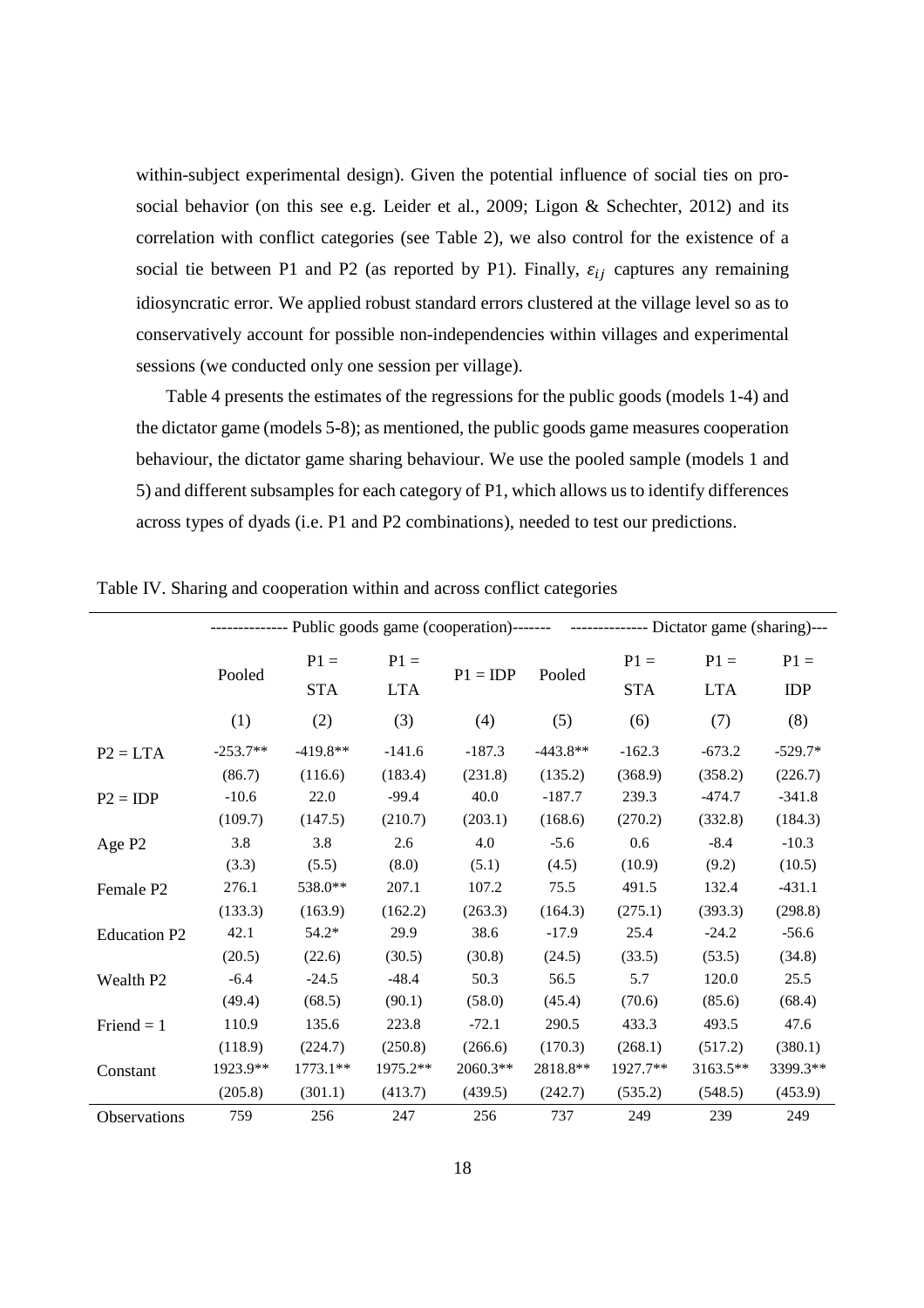| R-squared | 0.045 | 0.144 | 0.025 | 0.029 | 0.026 | 0.050             | 0.051 | 0.049 |
|-----------|-------|-------|-------|-------|-------|-------------------|-------|-------|
|           | 3.079 | 8.664 | 0.434 | 0.885 |       | 2.162 1.118 1.312 |       | 1.837 |

Fixed effects regressions with controls for age, gender, education and wealth of person 2. P2 = STA used as reference category. Standard errors clustered at village level in parentheses. \*\*, \* indicate significance levels at 1 and 5 percent, respectively.

Looking at the results of the pooled sample we find similar results for both games. In the public goods game (model 1) the coefficient of ' $P2 = LTA$ ' is statistically significant, and its sign and size indicate that P1 contributes on average 253.7 less when P2 is an LTA than when P2 is an STA. The coefficient of 'P2 = IDP' is not statistically significant, which indicates that P1 tends to contribute similarly when matched with IDP as when matched with STA. In the dictator game (model 5) again the estimated coefficient of 'P2 = LTA' is statistically significant. Participants tend to share 443.8 less when matched with an LTA than when matched with an STA. The coefficient of 'P2 = IDP' is not statistically significant, which indicates that P1 tends to share similarly with IDP as with STA.

Because of the dyadic element of our games, we are able to examine who is generous/cooperative towards whom.<sup>7</sup> For this, we look at the estimates of the subsamples which allow us to identify which category of P1 drives the observed lower sharing and cooperation with LTA. For the public goods game, we find that all three categories tend to contribute less when matched with LTA than with STA. The negative coefficient on LTA in the P1=STA and the P1= IDP regressions are consistent with hypothesis 1, according to which other community members discriminate against LTA. However, only for decision makers who are STA (model 2) is the coefficient of 'P2 = LTA' statistically significant. This indicates that the lower contributions with LTA are driven by STA, a rejection of hypothesis 2, which expects a greater willingness to cooperate with the LTA among the STA than among the IDP. In shillings, STA tend to contribute 419.9 less when matched with LTA, compared to when matched with  $STA$ <sup>8</sup>. The coefficient of 'P2 = IDP' is not statistically significant in any of the subsamples, which indicates that all categories contribute similarly when matched with IDP as with STA.

-

<sup>&</sup>lt;sup>7</sup> This involves multiple comparisons, and therefore a possible inflation of a type 1 error. Rather than using Bonferroni corrections – which tend to be too conservative – we focus instead on the most statistically significant results.

<sup>&</sup>lt;sup>8</sup> The next mentioned finding rules out that this is an in-group effect: STA do not favour themselves over IDP, only over LTA.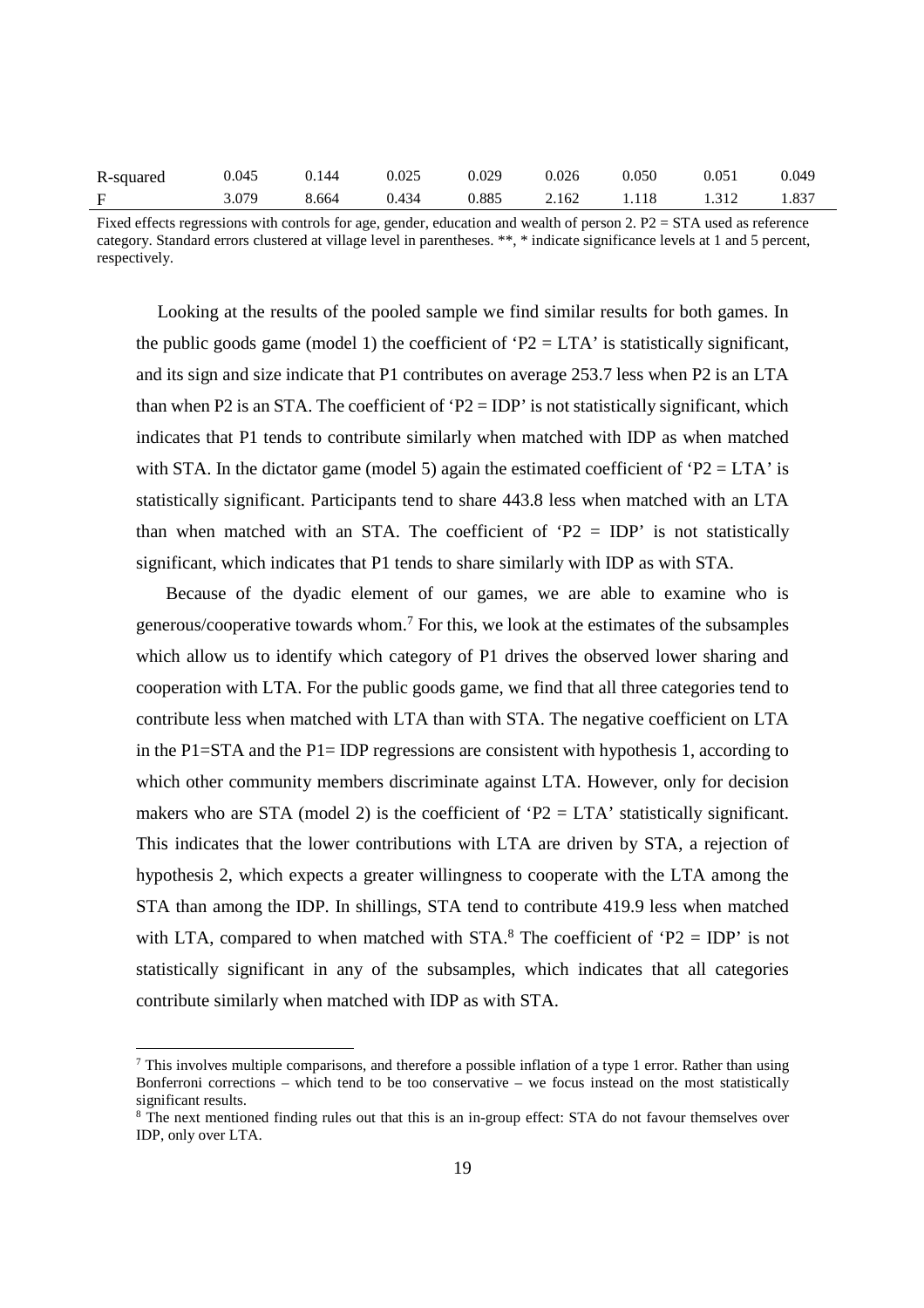For the dictator game, we find that all three categories tend to share less with LTA than with STA, but that only for decision makers who are IDP (model 8) the difference is statistically significant. More specifically, IDP share on average 529.7 shillings less with LTA than with STA. We thus find support for both hypotheses 1 and 2 in the dictator game: other community members share less with the LTA than with others (hypothesis 1), but this lack of sharing is attenuated when the dictator is an STA (hypothesis 2). The coefficient of  $'P2 = IDP'$  is not statistically significant in any of the subsamples, which indicates that all categories treat IDP similarly to STA.

A succinct way of summarising the results from both games is to say that STA discriminate against LTA in cooperation (and only against LTA), whereas IDP discriminate against LTA in sharing (and only against LTA).

What do these results tell us about the predictions from social identity theory arrived at above? For both sharing and cooperation, we find support for our first prediction (hypothesis 1): LTA are discriminated against. They receive less in the dictator game than others do, which is driven by the sharing behaviour of the IDP; and less money is committed to cooperation with the LTA, which is driven by the behaviour of the STA. Our second prediction (hypothesis 2), according to which STA discriminate less against LTA than the IDP do, is supported when it comes to sharing behaviour: lower sharing with the LTA in the dictator games is driven by the behaviour of the IDP. However, our second prediction is contradicted in the public goods games: STA discriminate more against LTA in cooperation than the IDP do. For LTA behaviour, social identity theory does not imply a clear-cut prediction, as explained above; both in-group and outgroup favouritism are possible, depending among other factors on the extent to which the derogated group identifies with the low esteem in which it is held by others. The negative sign of the coefficients on 'P2 = LTA' in the two 'P1 = LTA' models (models 3 and 7) are consistent with outgroup favouritism; but they are not statistically significant. At any rate, there is no evidence of in-group favouritism among the LTA, nor of discrimination by them against either of the other two categories. We will next reflect on these patterns of discrimination.

## **Discussion and conclusion**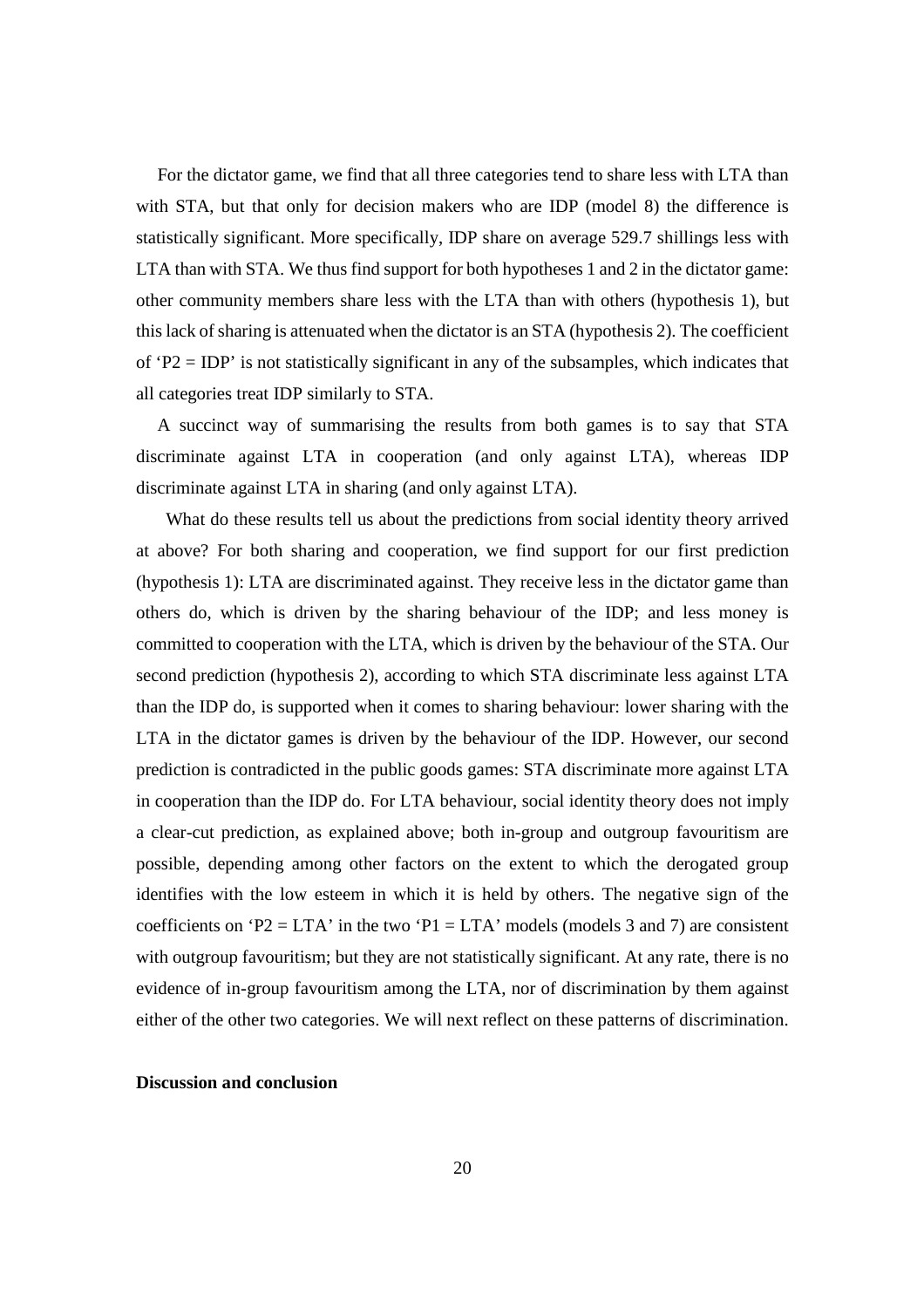A civil war creates new social categories, new aspects of social identity. When arms have been laid down, these conflict-related aspects of social identity remain. To the extent that they remain salient, social identity theory of intergroup behaviour predicts discrimination against those whose conflict roles place them in the derogated social category: the longterm abductees in northern Uganda.

We find in a survey that long-term abductees are at least as often active members of community organisations, and at least as often reported to be friends. Social ties exist abundantly among them and exist as frequently as they do for others with those outside their own group. However, in behavioural experiments, other community members are less likely to be cooperative or generous towards them: averaged across all community members, about 15 percent fewer resources are committed to long-term abductees in each of these acts, which is statistically significant (Table 4, columns 1 and 5). A lingering distaste for cooperating and sharing with former enemies is thus detected that was not detected through a survey.

In the context of the recently ended civil war in northern Uganda, a newly acquired postconflict social identity is the most plausible factor responsible for the discrimination of excombatants. Our reasons for concluding this are (a) that the post-conflict social identity of the former rebels has no basis in pre-conflict social identity, which follows from the nature of the LRA abduction process, as argued above; and (b) that previous research does not support for this setting any of the other major explanations for discrimination reported for other settings in studies of post-conflict social reintegration, as we will argue next.

The literature on post-conflict social reintegration suggests three major explanations for discrimination of ex-combatants: they are blamed, they have changed or they are resented. As to the first explanation, ex-combatants are often found to be stereotyped or otherwise negatively labelled because of their violent past (e.g. Muggah, 2005). However, former LRA members were welcomed back first by their families and next by the wider communities, with very high rates of acceptance reported (Annan et al., 2007). A key factor appears to have been widespread recognition that they were not abducted by choice and therefore not to blame for their violent behaviour.

The second explanation, by which ex-combatants have become different persons because of their implication in violence that affects their interaction with others, is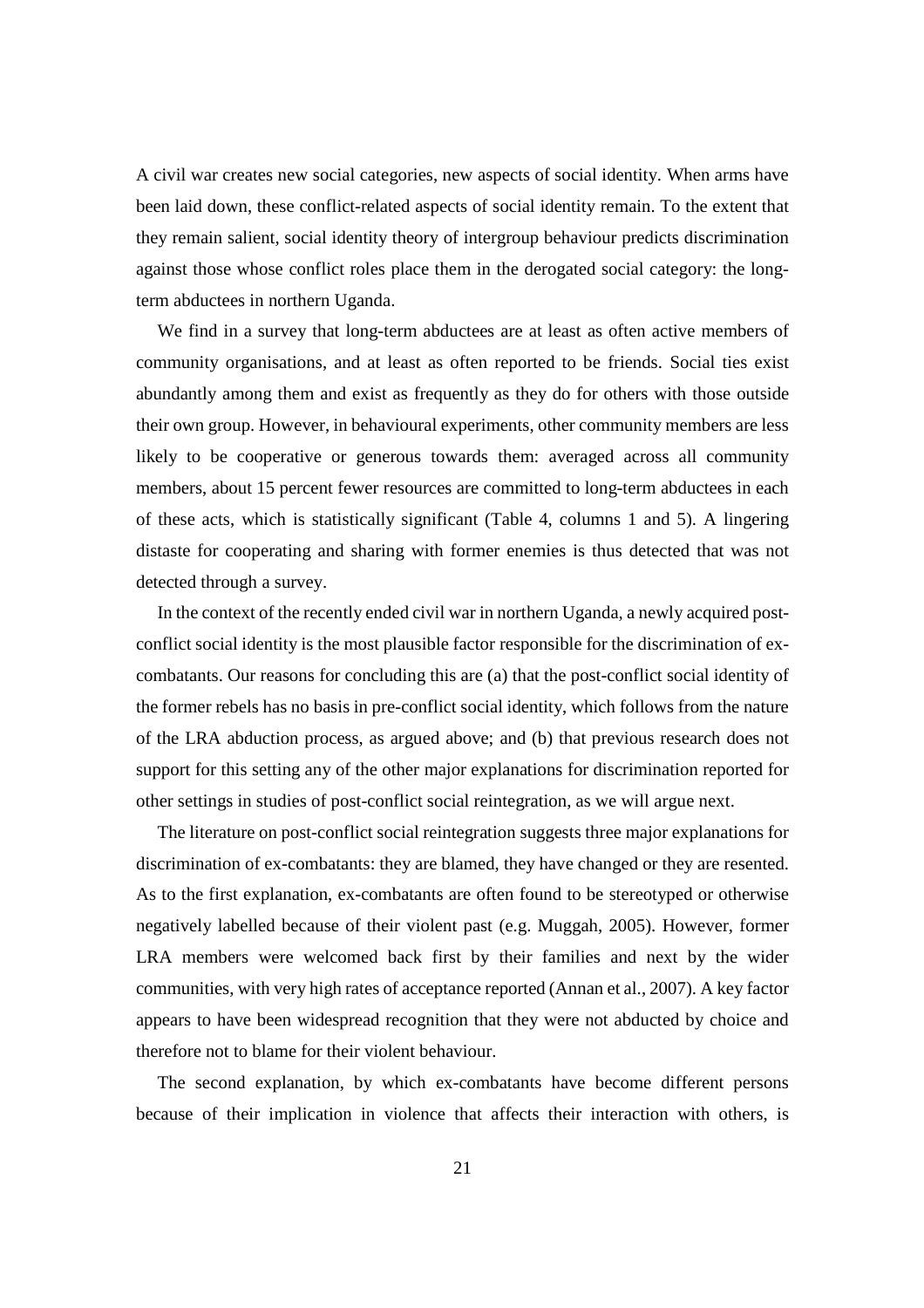controversial in northern Uganda, with studies reaching different conclusions about the extent to which ex-LRA members have been negatively affected in their capacity to function as effective community members (Pham & Vinck, 2010). The study of Blattman & Annan (2010) and the studies cited therein point to remarkable trauma-induced psychological growth and conclude that post-traumatic stress disorder was found among a comparatively small group of former abductees and not disproportionately frequently in this group, whereas Derluyn et al. (2004) report for this group almost universal posttraumatic stress symptoms of clinical importance.<sup>9</sup> But whatever the true psychological damage may be of their conflict history, ex-LRA members are more than others active in their community (Blattman, 2009), so it would be difficult to uphold an account of their discrimination that rests on them being "anti-social".

A third possible interpretation of our findings, that ex-combatants are resented for the official help they receive, which is often found elsewhere (Blattman, 2010) is implausible in northern Uganda: material support was sparse for ex-combatants and IDPs alike.<sup>10</sup>

Since blame, changed characters or resentment do not provide a convincing rationale for discrimination, it is thus plausible that the discrimination we found evidence for is a "pure" bias against the outgroup. The evidence thereby provides support for a key prediction of social identity theory of intergroup behaviour and conflict: the social category "ex-combatant", irrespective of other motives for discrimination, labels a derogated group that is likely to suffer from discrimination. The new derogated group created by the conflict consists in this context of ex-LRA members, or long-term abductees. The discrimination resulting from the new label is clear to see since there are no obvious other motives for discrimination, nor does the label correspond with a pre-conflict social identity.

How should the particular pattern of discrimination we found be interpreted? The dictator game measures how kindly disposed towards ex-combatants other people are. Those who were themselves briefly abducted do not discriminate against the long-term abductees in the dictator games; those who were never abducted do. This suggests both that the long-term abductees are regarded as an outgroup and that sharing the abduction

-

<sup>9</sup> See also Pham, Vinck & Stover (2009) for evidence that forced abduction is a significant factor in how the LRA-led conflict has affected the psychological well-being of northern Ugandans.

<sup>&</sup>lt;sup>10</sup> Source: Interviews with village representatives from each of the participating villages in August 2012.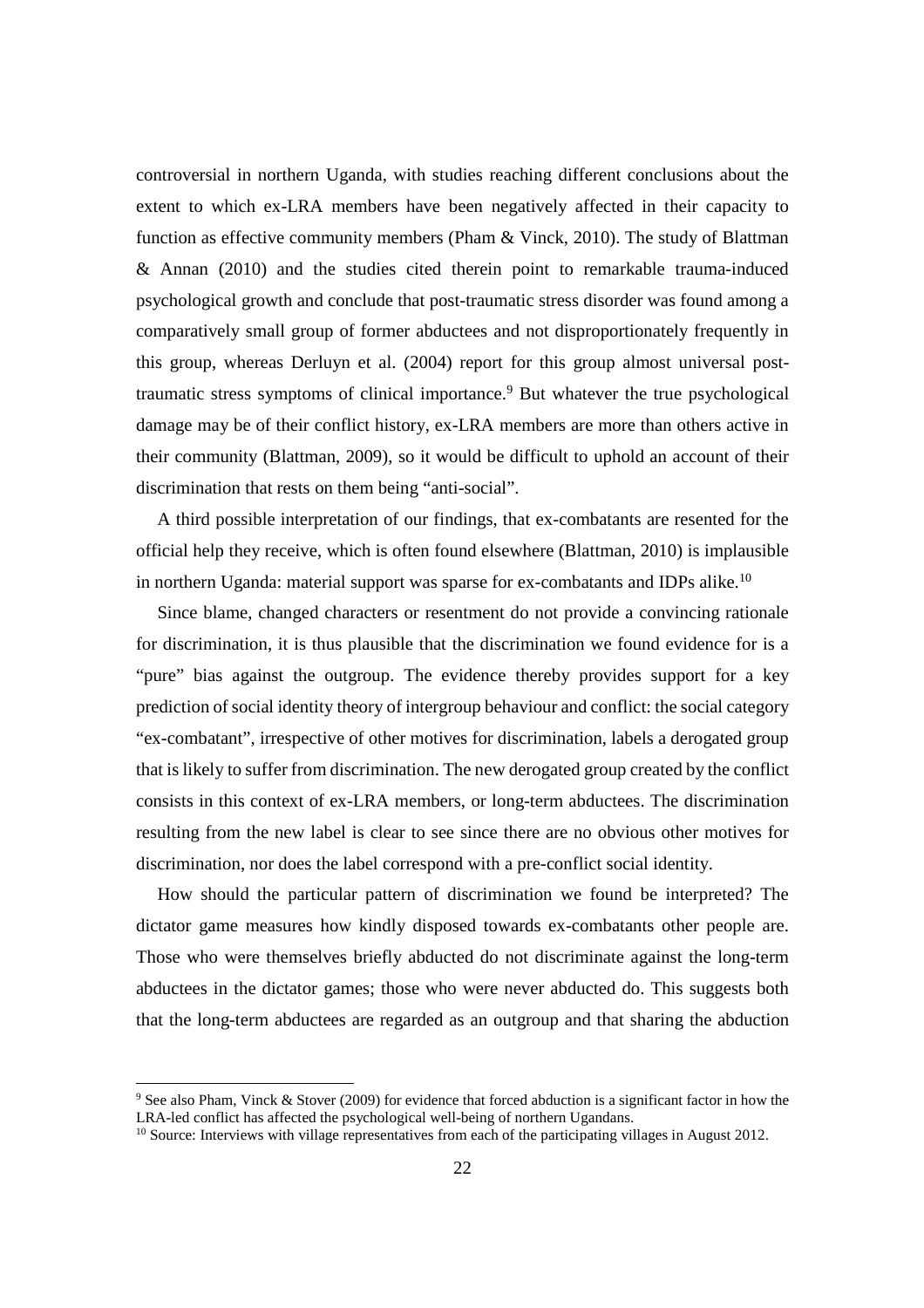experience gave rise to empathy that reduces the salience of the outgroup characteristic "long-term abductee".

On the other hand, discrimination in the public goods game reflects a character assessment of the person one is paired with: how likely is it that they will cooperate? We found that short-term abductees discriminate against long-term abductees in the public goods games. This suggests that they are unaware of the actual willingness to cooperate of the long-term abductees. This is supported by the findings of Bauer et al. (2015), who report similar ignorance of the trustworthiness of ex-LRA members. The exception to this general pattern they report is for those who know the ex-LRA members well (as their sons). The absence of discrimination of the ex-LRA members in the public goods games that we found by those who were never themselves abducted thus suggests that the latter assess correctly that the former are cooperative.

Ex-LRA members themselves do not display in the experiments statistically significant in-group nor outgroup favouritism. In terms of social identity theory of intergroup behaviour and conflict, this suggests that they believe that the conflict-related aspects of their social identity have become insignificant (in marked contrast to what other community members believe about them). The widely promoted and apparently embraced reconciliation thus appears to have been taken, by former rebels, at face value; the discrimination against them that we found evidence of in the experiments may be an unacknowledged undercurrent: unconsciously held attitudes towards the former rebels by other community members.

To conclude, our analysis shows the value of combining behavioural experiments and a social tie survey for studying post-conflict social reintegration. Whereas the social tie survey shows the reported connections between former enemies (as friends, as members of the same social group), behavioural experiments detect possibly unconsciously held attitudes towards former enemies. Knowing whether connections such as friendship and group membership are reported to exist is not enough: there may be lingering animosity under the surface, which experiments can uncover.

#### **Data replication**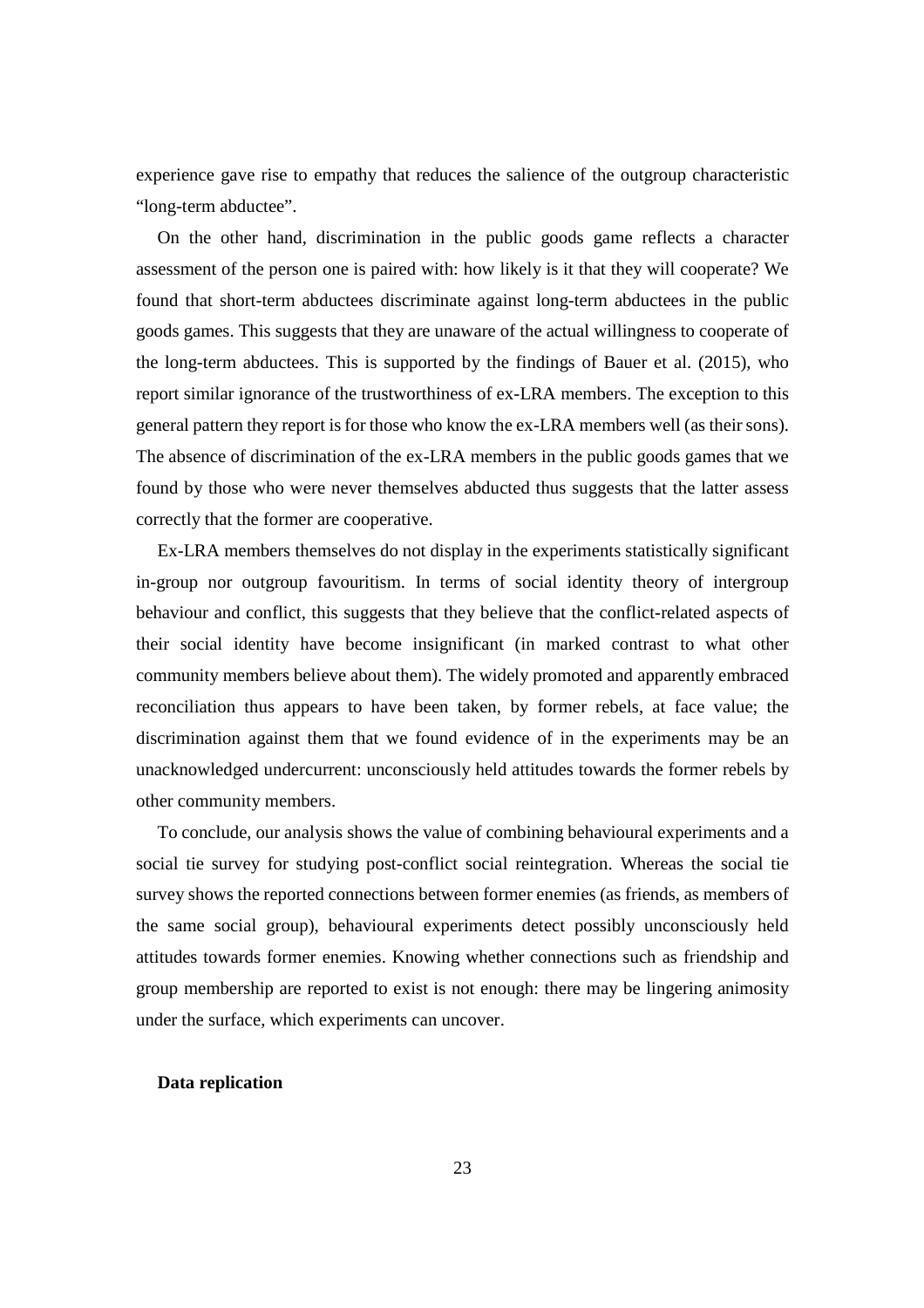The dataset, codebook, and do-files for the empirical analysis in this article can be found at http://www.prio.org/jpr/datasets.

#### **Acknowledgements**

Please insert here if any.

#### **References**

- Alexander, Marcus & Fotini Christia (2011) Context modularity of human altruism. *Science* 334(6061): 1392-1394.
- Allen, Tim & Koen Vlassenroot (2010) *The Lord's Resistance Army: Myth and Reality*. London: Zed.
- Anderson, Simon P; Jacob K Goeree & Charles A Holt (1998) A theoretical analysis of altruism and decision error in public goods games. *Journal of Public Economics* 70(2): 297-323.
- Andreoni, James (1995) Cooperation in public-goods experiments: kindness or confusion? *American Economic Review* 85(4): 891-904.
- Annan, Jeannie & Christopher Blattman (2010) On the nature and causes of LRA abduction: What the abductees say. In: Tim Allen & Koen Vlassenroot (eds) *The Lord's Resistance Army: Myth and Reality*. London: Zed, 132-155.
- Annan, Jeannie; Christopher Blattman & Roger Horton (2007) SWAY I: State of Youth and Youth Protection in Northern Uganda: Findings from the Survey of War Affected Youth*.* UNICEF.
- Annan, Jeannie; Christopher Blattman, Dyan Mazurana & Khristopher Carlson (2011) Civil war, reintegration and gender in northern Uganda. *Journal of Conflict Resolution* 55(6): 877-908.
- Bauer, Michal; Alessandra Cassar, Julie Chytilova & Joseph Henrich (2013) War's Enduring Effects on the Development of Egalitarian Motivations and Ingroup Biases. *Psychological Science* 25(X): 47-57.
- Bauer, Michal; Nathan Fiala & Ian Levely (2015) Trusting former rebels: An experimental approach to understanding reintegration after civil war. *Charles University Center for Economic Research and Graduate Education Academy of Sciences of the Czech Republic Economics Institute, CERGE EI Working Paper Series* 512: 1 (http://ies.fsv.cuni.cz/default/file/download/id/27155).
- Becchetti, Leonardo; Pierluigi Conzo & Alessandro Romeo (2013) Violence, trust, and trustworthiness: evidence from a Nairobi slum. *Oxford Economic Papers* 2013: 1-23.
- Bellows, John & Edward Miguel (2006) War and Institutions: New Evidence from Sierra Leone. *The American Economic Review* 96(2): 394-399.
- Bellows, John & Edward Miguel (2009) War and local collective action in Sierra Leone. *Journal of Public Economics* 93(11–12): 1144-1157.
- Berdal, Mats & David H Ucko (2009) *Reintegrating Armed Groups after Conflict: Politics, Violence and Transition*. Abingdon: Routledge.
- Berg, Joyce; John Dickhaut & Kevin McCabe (1995) Trust, reciprocity and social history. *Games and Economic Behaviour* 10(1): 122-142.
- Blattman, Christopher (2009) From violence to voting: War and political participation in Uganda. *American Political Science Review* 103(2): 231-247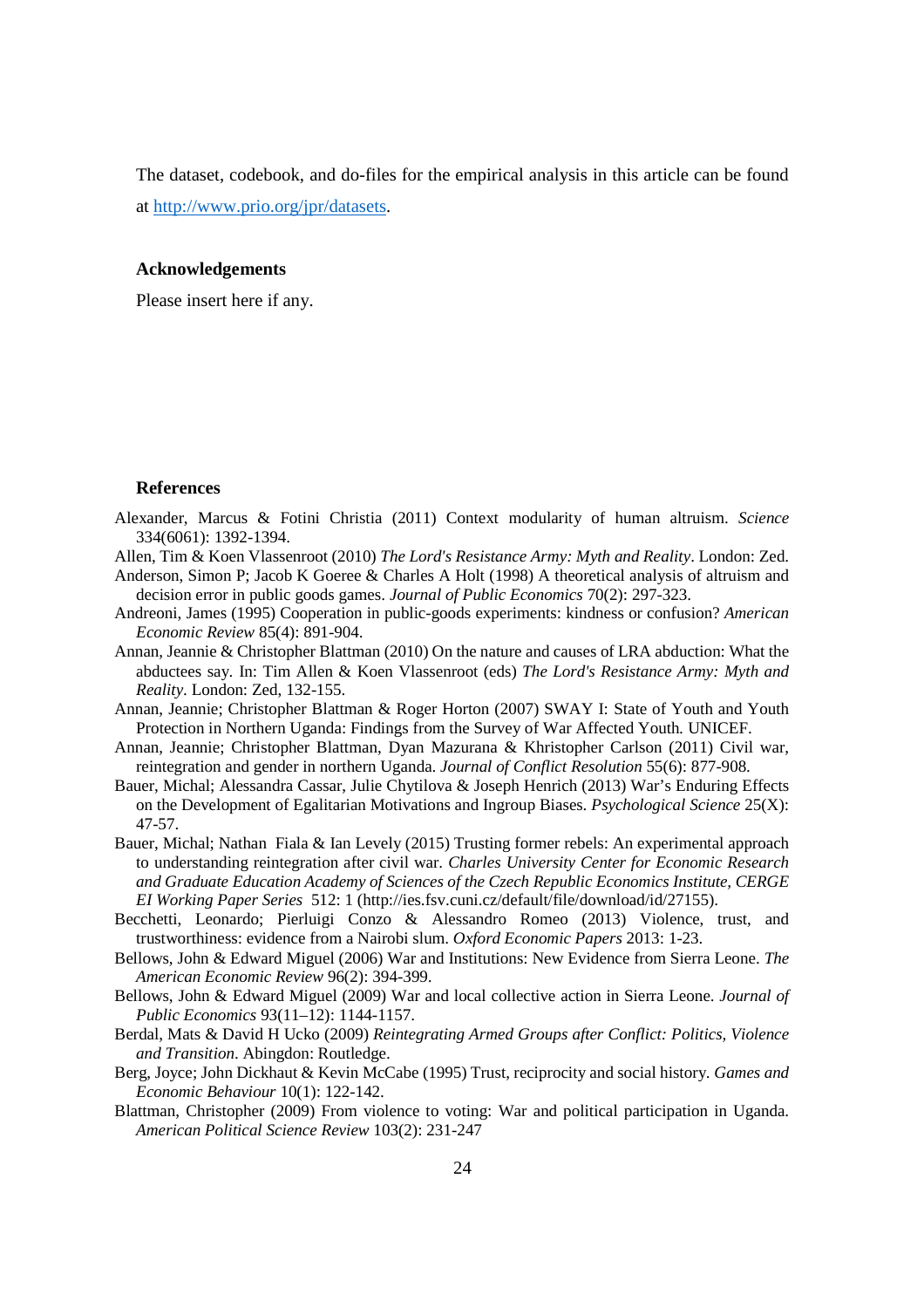- Blattman, Christopher & Jeannie Annan (2010) The consequences of child soldiering. *The Review of Economics and Statistics* 92(4): 882-898.
- Brandts, Jordi & Arthur Schram (2001) Cooperation and noise in public goods experiments: Applying the contribution function approach. *Journal of Public Economics* 79(2): 399-427.
- Cassar, Alessandra; Pauline Grosjean & Sam Whitt (2013) Legacies of violence: Trust and market development. *Journal of Economic Growth* 18(3): 285-318.
- Cerra, Valerie & Sweta Chaman Saxena (2008) Growth dynamics: The myth of economic recovery. *The American Economic Review* 98(1): 439-457.
- Chen, Siyan; Norman V Loayza & Marta Reynal-Querol (2008) The aftermath of civil war. *World Bank Economic Review* 22(1): 63-85.
- Colletta, Nat J & Michelle L Cullen (2000) *Violent conflict and the transformation of social capital : lessons from Cambodia, Rwanda, Guatemala, and Somalia*. Washington, DC: World Bank.
- Collier, Paul; V L Elliott, Håvard Hegre, Anke Hoeffler, Marta Reynal-Querol & Nicholas Sambanis (2003 ) *Breaking the conflict trap: civil war and development policy*. Washington DC: World Bank and Oxford University Press.
- Collier, Paul & Anke Hoeffler (2004) Greed and grievance in civil war. *Oxford Economic Papers* 56(4): 563-595.
- Collier, Paul; V L Elliott, Håvard Hegre, Anke Hoeffler, Marta Reynal‐Querol, Jean‐Philippe Peltier & Nicholas Sambanis (2006) Breaking the conflict trap: Civil war and development policy. *Economic Development and Cultural Change* 54(4): 988-991.
- Cox, James C (2004) How to identify trust and reciprocity. *Games and Economic Behavior* 46(2): 260-281.
- Del Castillo, Graciana (2008) *Rebuilding War-Torn States: The Challenge of Post-Conflict Economic Reconstruction: The Challenge of Post-Conflict Economic Reconstruction*. Oxford: Oxford University Press.
- De Leeuw, Edith D (2005) To mix or not to mix data collection modes in surveys. *Journal of Official Statistics* 21(2): 233-255.
- De Luca, Giacomo & Marijke Verpoorten (2015) Civil war, social capital and resilience in Uganda. *Oxford Economic Papers* 67(3): 661-686*.*
- Deng, Luka Biong (2010) Social capital and civil war: The Dinka communities in Sudan's civil war. *African Affairs* 109(435): 231-250.
- Derluyn, Ilse; Eric Broekaert, Gilberte Schuyten & Els De Temmerman (2004) Post-traumatic stress in former Ugandan child soldiers. *The Lancet* 363(9412): 861-863.
- Doyle, Michael & Nicholas Sambanis (2006) *Making War and Building Peace: The United Nations since the 1990's*. Princeton: Princeton University Press.
- Engel, Christoph (2011) Dictator games: A meta study. *Experimental Economics* 14(4): 583-610.
- Fehr, Ernst & Klaus M Schmidt (1999) A Theory of fairness, competition, and cooperation. *The Quarterly Journal of Economics* 114(3): 817-868.
- Fischbacher, Urs & Franziska Föllmi-Heusi (2013) Lies in disguise An experimental Study on Cheating. *Journal of the European Economic Association*, 11(3): 525-547.
- Frohlich, Norman (2004) Modeling other-regarding preferences and an experimental test. *Public Choice* 119(1): 91-117.
- Gilligan, Michael J; Benjamin J Pasquale & Cyrus Samii (2014) Civil war and social cohesion: Labin-the-field evidence from Nepal. *American Journal of Political Science* 58(3): 604-619.
- IDMC (2010) UGANDA: Difficulties continue for returnees and remaining IDPs as development phase begins - A profile of the internal displacement situation*.* Geneva: Internal Displacement Monitoring Centre (http://www.internaldisplacement.org/assets/library/Africa/Uganda/pdf/Uganda-December-2010.pdf).
- Iversen, Vegard; Cecile Jackson, Bereket Kebede, Alistair Munro & Arjan Verschoor (2011) Do spouses realise cooperative gains? Experimental evidence from rural Uganda. *World Development* 39(4): 569-578.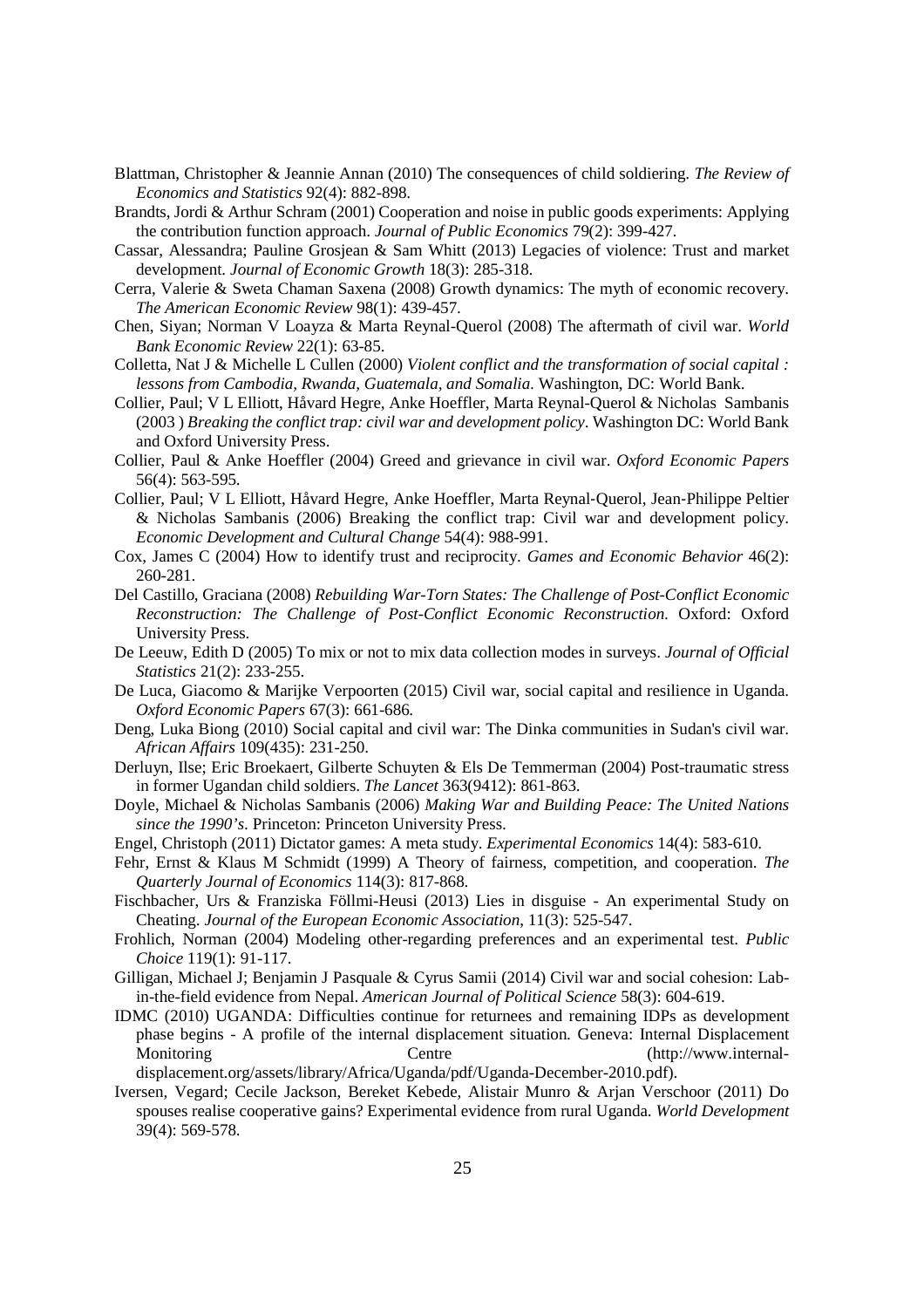- Jackson, Cecile (2013) Cooperative conflicts and gender relations: Experimental evidence from southeast Uganda. *Feminist Economics* 19(4): 24-47.
- Joireman, Sandra F; Adam Sawyer & Juliana Wilhoit (2012) A different way home: Resettlement patterns in Northern Uganda. *Political Geography* 31(4): 197-204.
- Kahneman, Daniel; Jack L Knetsch & Richard H Thaler (1986) Fairness and assumptions of economics. *Journal of Business* 59(4): 285-300.
- Kaminska, Olena & Tom Foulsham (2016) Eye-tracking social desirability bias. *BMS: Bulletin of Sociologial Methodology* 130(1): 73-89
- Kebede, Bereket; Marcela Tarazona, Alistair Munro & Arjan Verschoor (2014) Intra-household Efficiency: An Experimental Study from Ethiopia. *Journal of African Economies* 23(1): 105-150.
- Knight, Andy W (2010) Linking DDR and SSR in post-conflict peace-building in Africa: An overview. *African Journal of Political Science and International Relations* 4(1): 29-54.
- Moshagen, Morten; Benjamin E Hilbig, Edgar Erdfelder & Annie Moritz (2013) An experimental validation method for questioning techniques that assess sensitive issues. *Experimental Psycology* 61(1): 48-54.
- Ledyard, John O (1995) Public goods: A survey of experimental research. In: John Kagel & Alvin Roth (eds) *Handbook of Experimental Economics*. Princeton, New Jersey: Princeton University Press, 111-193.
- Leider, Stephen; Markus M Möbius, Tanya Rosenblat & Quoc-Anh Do (2009) Directed altruism and enforced reciprocity in social networks. *Quarterly Journal of Economics* 124(4): 1815-1851.
- Levitt, Steven  $D \&$  John A List (2007) What do laboratory experiments measuring social preferences reveal about the real world? *The Journal of Economic Perspectives* 21(2): 153-174.
- Ligon, Ethan & Laura Schechter (2012) Motives for sharing in social networks. *Journal of Development Economics* 99(1): 13-26.
- Muggah, Robert (2005) No magic bullet: A critical perspective on disarmament, demobilization and reintegration (DDR) and weapons reduction in post-conflict contexts. *The Round Table* 94(379): 239-252.
- Munro, Alistair; Bereket Kebede, Marcela Tarazona-Gomez & Arjan Verschoor (2014) Autonomy and efficiency. An experiment on household decisions in two regions of India. *Journal of the Japanese and International Economies* 33(2014): 114-133.
- Murdoch, James C & Todd Sandler (2002) Economic growth, civil wars and spatial spillovers. *Journal of Conflict Resolution* 46(1): 91-110.
- Murdoch, James C & Todd Sandler (2004) Civil wars and economic growth: Spatial dispersion. *American Journal of Political Science* 48(1): 138-151.
- Özerdem, Alpaslan (2012) A re-conceptualisation of ex-combatant reintegration: 'social reintegration' approach. *Conflict, Security & Development* 12(1): 51-73.
- Paris, Roland (2004) *At War's End: Building Peace after Civil Conflict*. Cambridge: Cambridge University Press.
- Pham, Phuong N; Patrick Vinck & Eric Stover (2009) Returning home: Forced conscription, reintegration, and mental health status of former abductees of the Lord's Resistance Army in northern Uganda. *BMC psychiatry* 9(23): 1-14.
- Pham, Phuong & Patrick Vinck (2010) Transitioning to peace: A population based survey on attitudes about social reconstruction and justice in northern Uganda. Human Rights Center: University of Berkeley (https://www.law.berkeley.edu/files/HRC/Publications\_Transitioning-to-Peace\_12- 2010.pdf).
- Rodrik, Dani (1999) Where did all the growth go? External shocks, social conflict, and growth collapses. *Journal of Economic Growth* 4(4): 385-412.
- Rohner, Dominic; Mathias Thoenig & Fabrizio Zilibotti (2011) Seeds of distrust: Conflict in Uganda. *Center for Institutions, Policy and Culture in the Development Process Working Paper Series* 417: 1-48.